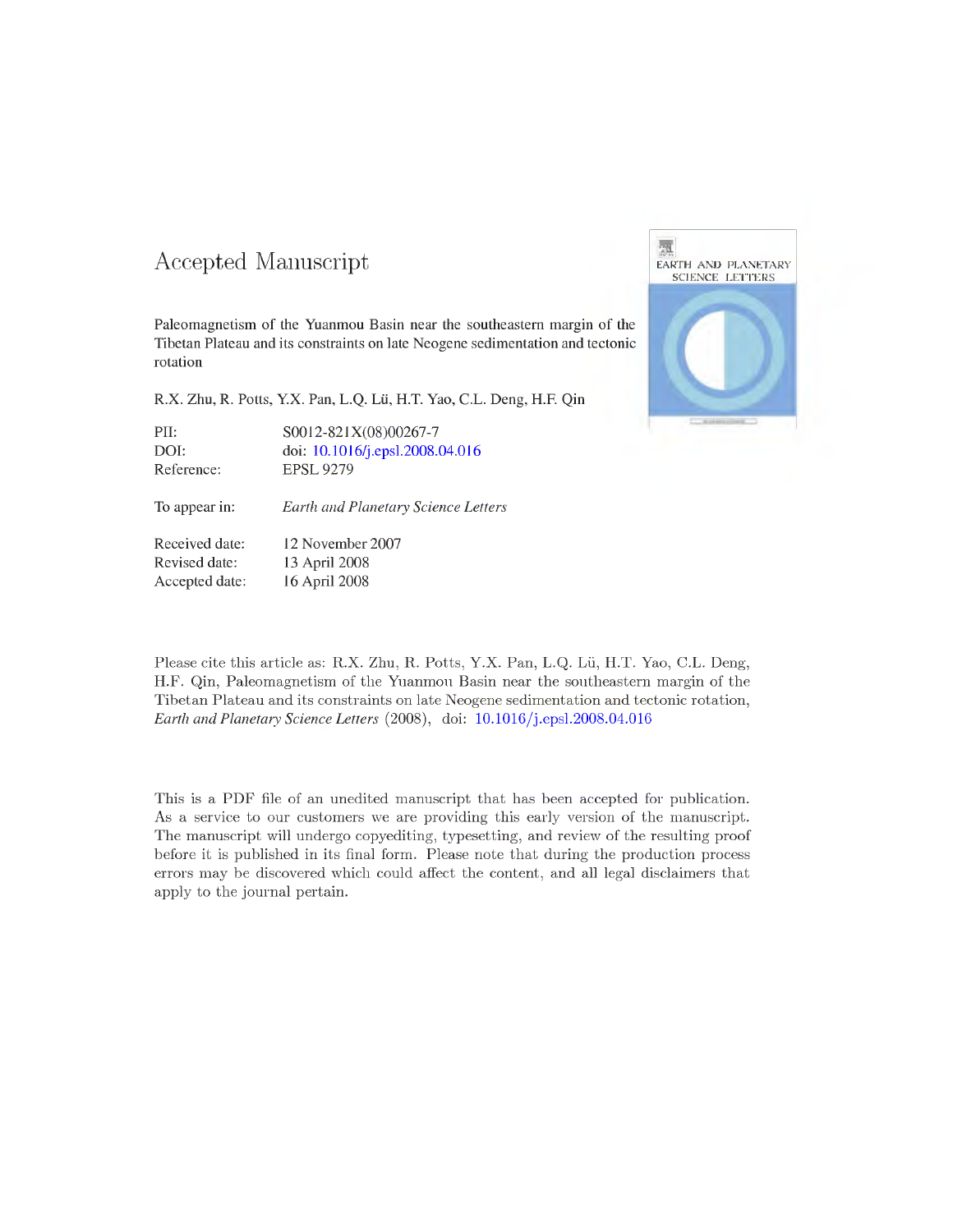- Paleomagnetism of the Yuanmou Basin near the southeastern margin
- of the Tibetan Plateau and its constraints on late Neogene
- sedimentation and tectonic rotation ^-
- 
- 5 R. X. Zhu<sup>a,\*</sup>, R. Potts<sup>b</sup>, Y. X. Pan<sup>a</sup>, L. Q. Lü<sup>a</sup>, H. T. Yao<sup>a</sup>, C. L. Deng<sup>a</sup>, H. F. Qin<sup>a</sup>
- 
- ' *Paleomagnetism and Geochronology Laboratory (SKL-LE), Institute ofGeology and*
- *Geophysics, Chinese Academy ofSciences, Beijing 100029, China*
- *Human Origins Program, National Museum ofNatural History, Smithsonian*
- *Institution, Washington, DC 20013-7012, USA*
- 
- *\**
- \* Corresponding author. Tel: +86 10 8299 8201; fax: +86 10 6237 2053.
- *E-mail address:* rxzhu@mail.iggcas.ac.cn (R.X. Zhu)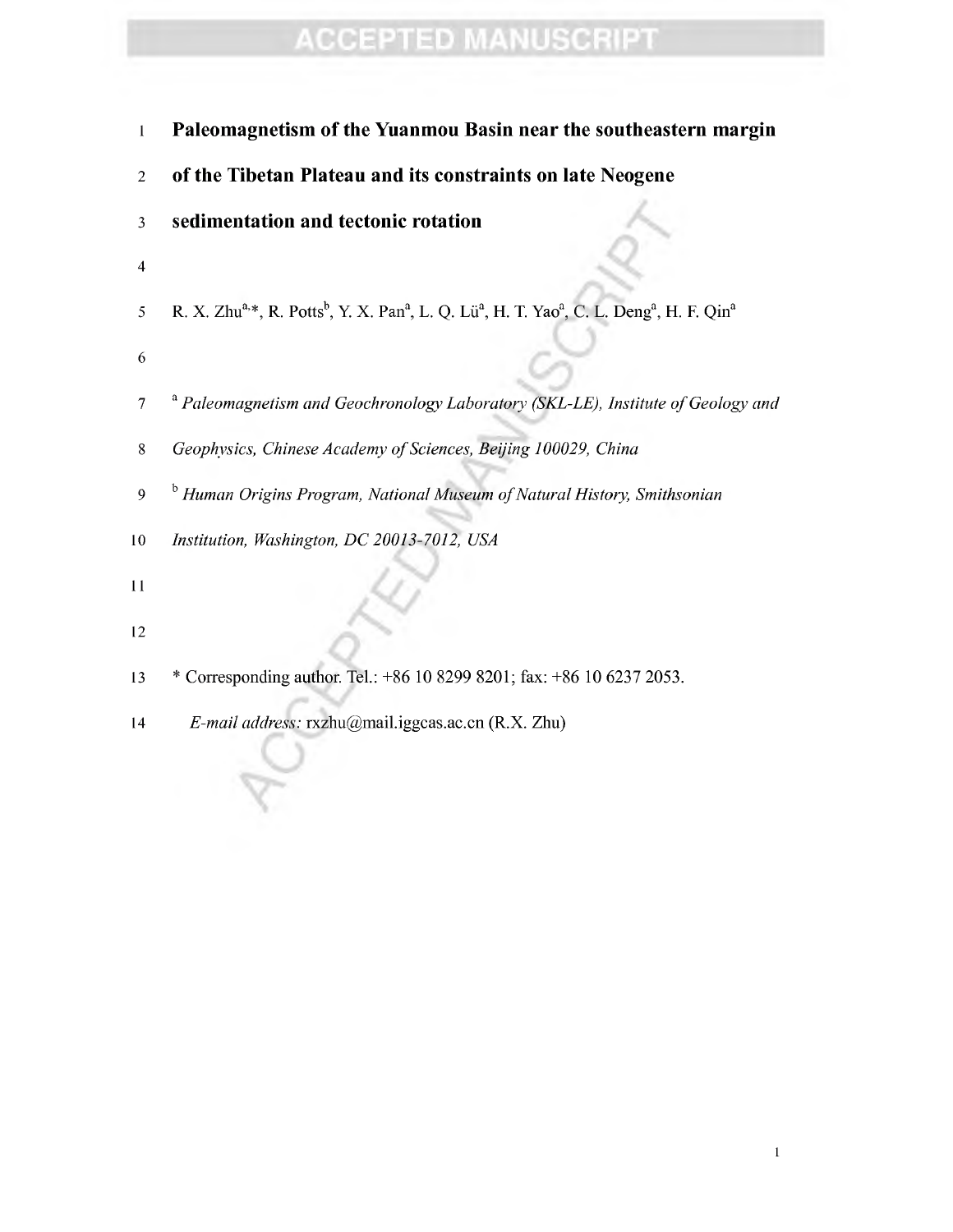#### **Abstract**

 New paleomagnetic investigation was carried out on the late Neogene fluviolacustrine sequence of the Yuanmou Basin, located near the southeastern margin of the Tibetan Plateau. Magnetostratigraphic results indicate nine reverse magnetozones (Rl to R9) and eight normal magnetozones (Nl to N8) in the sedimentary profile, which can be correlated to the geomagnetic polarity timescale 21 from C3n.3r to C1r.1r. The age of the sedimentary sequence of the Yuanmou Basin can thus be paleomagnetically constrained to an interval from early Pliocene to Pleistocene, with sedimentation rates varying from 12.5 to 55 cm/kyr. In addition to its highly resolved magnetostratigraphic sequence, the Yuanmou Basin provides a record of Plio-Pleistocene tectono- and climato-sedimentary processes. The mean declinations of the seventeen polarity units (excluding samples with transitional directions) can be grouped into three distinct directional intervals. Group I (2.58-1.37 Ma), Group II (4.29-2.58 Ma) and Group III (4.91-4.29 Ma). These directions indicate that the Yuanmou Basin has probably experienced vertical-axis clockwise rotation of about 12° from 1.4 Ma to 4.9 Ma, which may be related to slip activity of the Red River fault to the southwest and the Xianshuihe-Xiaojiang fault to the east. 

- *Keywords:* Yuanmou Basin; magnetostratigraphy; vertical-axis rotation; late Neogene
- 
- 
-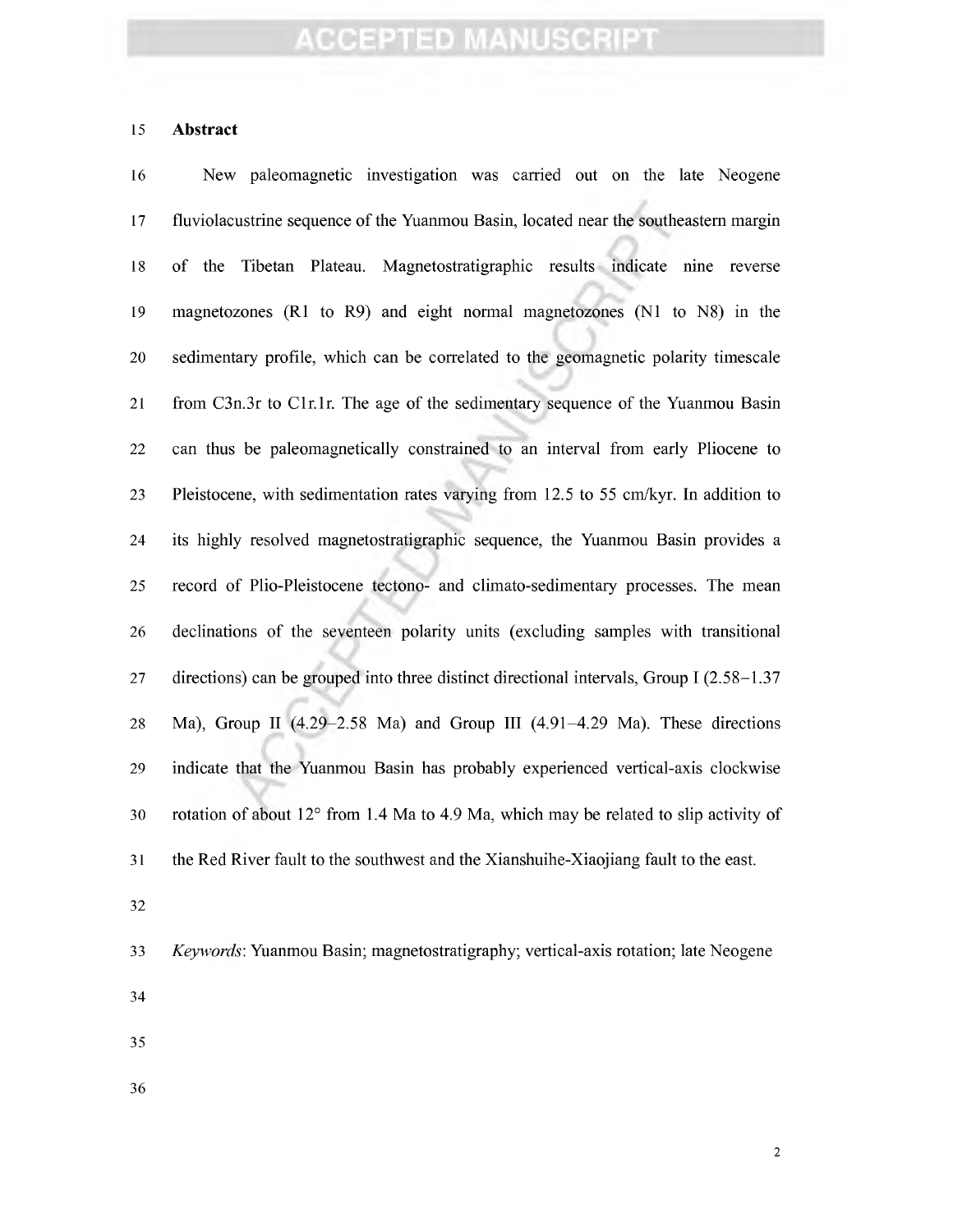#### **1. Introduction**

 The knowledge of the Cenozoic tectonic evolution of the Tibetan Plateau and its adjacent area is important to understand the physical properties of the lithosphère during the process of continent-continent collisions (see reviews by Yin and Harrison, 2000; Tapponnier et al., 2001) (Fig. 1). A poorly understood question about the Himalayan-Tibetan orogeny is whether the penetration of India into Asia is accommodated through distributed crust thickening or localized deformation at major lithospheric faults with high slip rates and that bound quasi-rigid blocks (England and Houseman, 1988; Peltzer and Tapponnier, 1988; Avouac and Tapponnier, 1993; Chen et al, 2002; Dupont-Nivet et al., 2002, 2003, 2004; Huang et al, 2004). Moreover, the phased uplifts of the Tibetan Plateau have had significant impact on late Cenozoic climatic change in East Asia (e.g., Chung et al., 1998; Rea et al, 1998; An et al., 1999, 2001; Guo et al, 2002; Clark et al, 2005).

50 The eastern margin of the Tibetan Plateau is one of its most active tectonic region with features of Tertiary Indochina extrusion to southeast and clockwise rotations 52 around the eastern Himalayan syntaxis (England and Molnar, 1990; Leloup et al., 1995; Wang et al., 1998; Wang and Burchfiel, 2000; Tapponnier et al., 2001). Earlier paleomagnetic studies revealed clockwise rotation of the Qiangtang terrane (e.g., Zhu et al, 1988; Otoñiji et al., 1990; Huang et al., 1992) and the Simao Terrane (Sato et al., 2007). Some counterclockwise rotations of the Cretaceous and Tertiary rocks from southeast China, possibly linked to motion related to the Red River fault was also reported by workers (e.g.. Gilder et al., 1993). However, paleomagnetic constraints on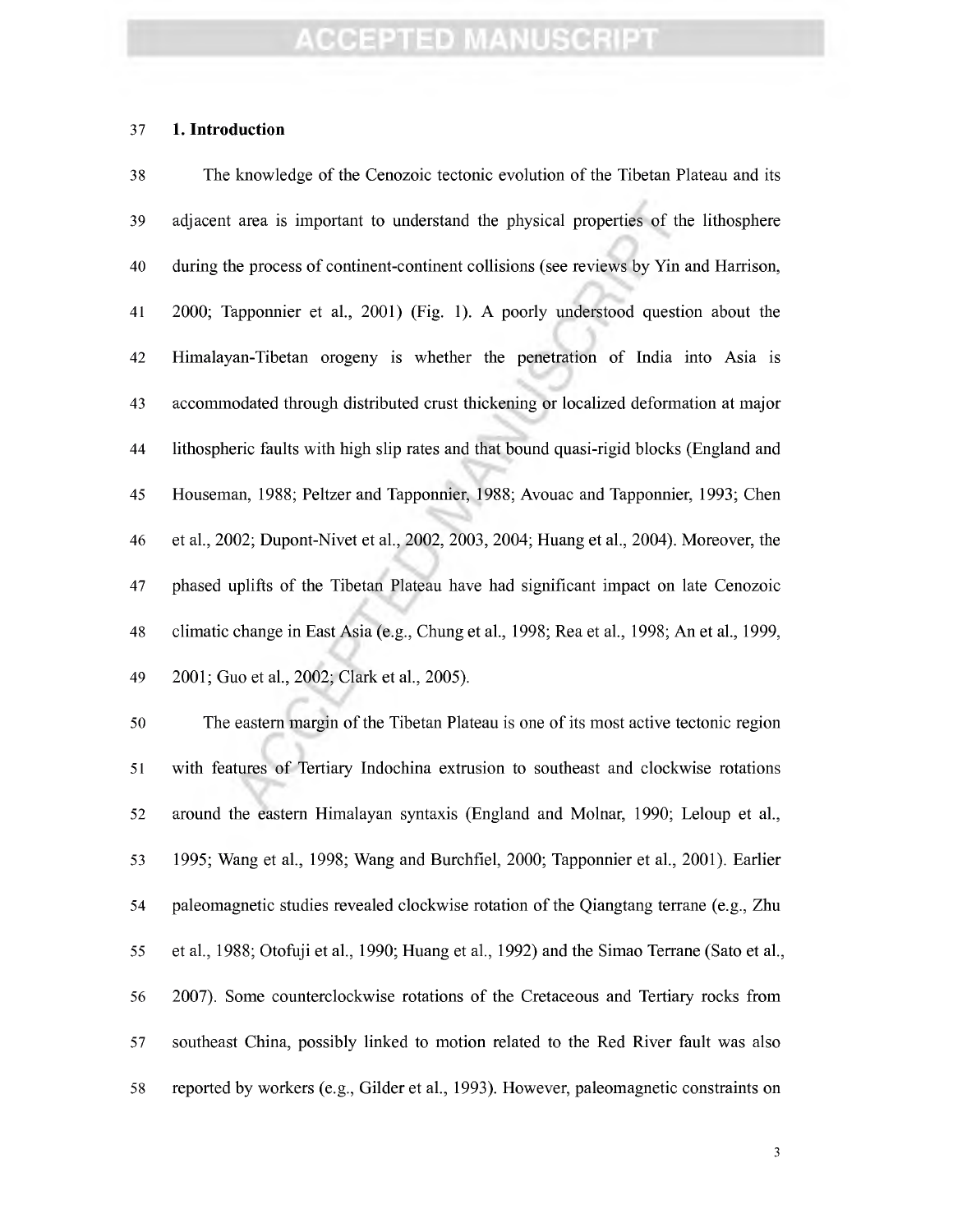the deformation ages and rotations in this region are still sparse, and, therefore, more data are needed.

 The Yuanmou Basin in northern Yimnan Province, located in the east of the eastern Himalayan syntaxis (Fig. 1), preserves late Cenozoic fluviolacustrine deposits 63 with a thickness of  $\geq$ 850 m. In an attempt to determine age of the two hominin incisors found in the upper section of this basin in 1965 (Hu, 1973; Qian et al., 1984), which were attributed to *Homo [Sinanthropus] erectus yuanmouensis* (Hu, 1973; Wu and Poirier, 1995), magnetostratigraphic studies were carried out by Li et al. (1976) and Hyodo et al. (2002). However, in Li et al.'s study, only 76 samples in total were collected and were not analyzed by stepwise thermal demagnetization, which is now standard practice in evaluating sediments that contain hematite as a principal 70 remanence carrier. Their paleomagnetic results suggested an age of  $\sim$ 1.7 Ma for the hominin incisors. In the work of Hyodo et al. (2002), paleomagnetic sampling intervals were too sparse and unevenly distributed with depth. Four to five samples were collected at each of 78 sites. Moreover, in their studies, the majority of samples were demagnetized by alternating field (AF) demagnetization technique and thermal treatments were done only at sites where a normal polarity magnetization was obtained by AF demagnetization. They identified four normal and four reverse 77 polarity chrons based on 183 samples from 75 sites (including 29 sites with large  $\alpha_{95}$  values between 15° and 37.6°), by which they revised the age of the hominin incisors 79 to the early Brunhes chron  $(-0.7 \text{ Ma})$ , 1 myr younger than the age reported by Li et al. 80 (1976), and obtained an age of  $\sim$ 3.6 Ma (Gilbert-Gauss geomagnetic reversal) for the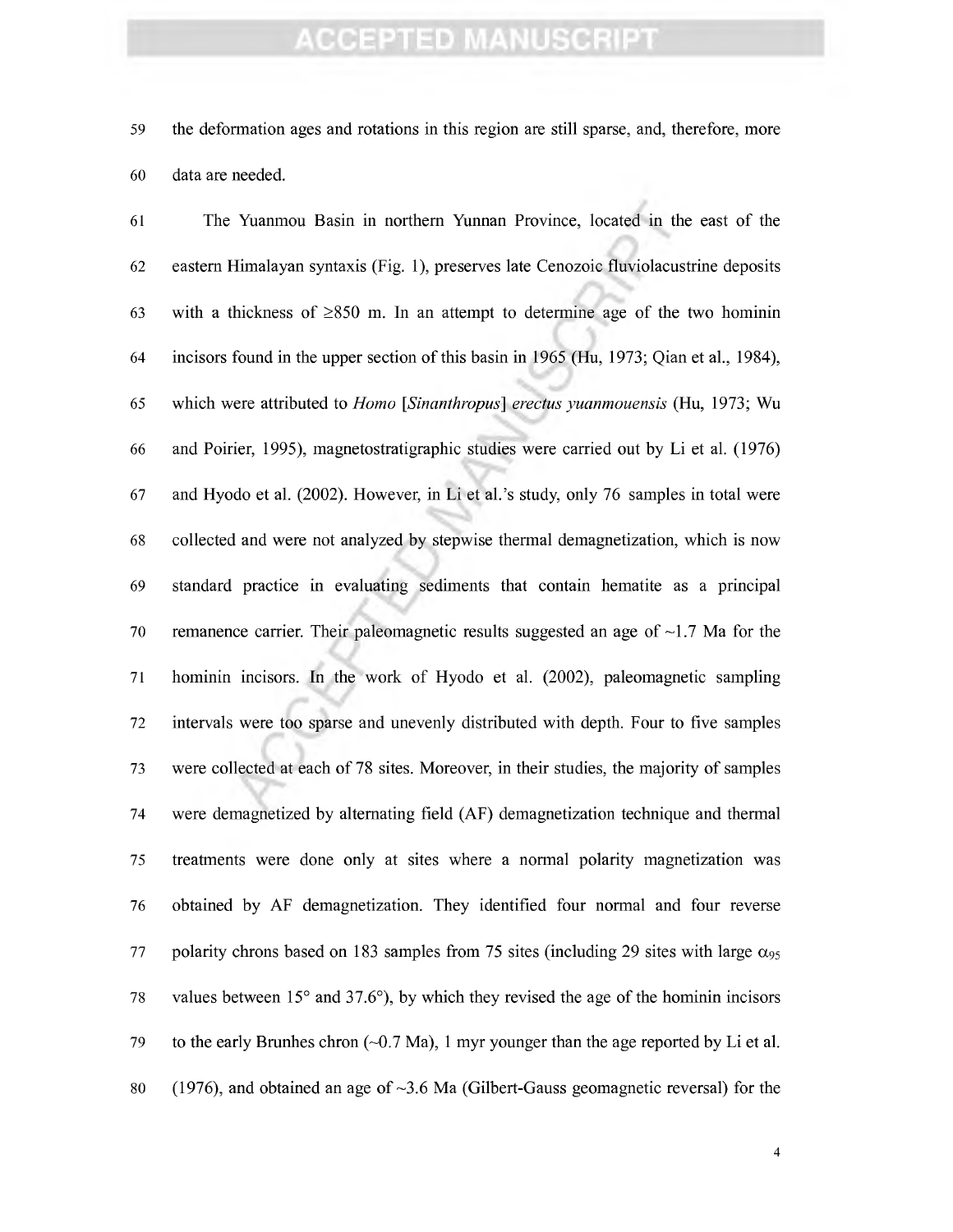81 bottom of the Shagou Formation.

 Here we present new paleomagnetic results from the Yuanmou Basin with aims to (1) establish high-resolution magnetostratigraphy for the entire Yuanmou fluviolacustrine sequence; and (2) examine the tectonic rotation history of the basin back to late Neogene time.

#### **2. Geological setting and sampling**

 The Yuanmou Basin is geologically located in the northern Yunnan terrane bounded by two major fault zones, on the southwest by the NW-SE trending Red River fault zone and on the northeast by the curved Xianshuihe-Xiaojiang fault zone (Fig. 1). The Red River fault zone, which extends over a length of >1,000 km, has been regarded as the suture zone between the South China block and Indochina block (Zhang et al., 1983). The curved Xianshuihe-Xiaojiang fault is nearly NS-trending in northern Yunnan with a width of about 150 km. Eastwardly, it consists of the Yuanmou fault, Yimen fault, Pudu River fault. West Xiaojiang fault, and East Xiaojiang fault. The Xianshuihe-Xiaojiang fault merged with the Red River fault at southern Yunnan. A series of Cenozoic north-south-trending half-graben basins were also developed along these faults, namely the Yuanmou Basin, Lufeng Basin, Dianchi Basin, Fuxian Basin, and Yiliang Basin (Fig. 1).

 The N-S elongated Yuanmou Basin with an altitude of 1050 to 1400 m is bounded in its eastern side by the Yuanmou fault and a mountain consisting of the Jurassic Fengjiahe Formation and the Cretaceous Matoushan Formation, and in the western

 $\sqrt{5}$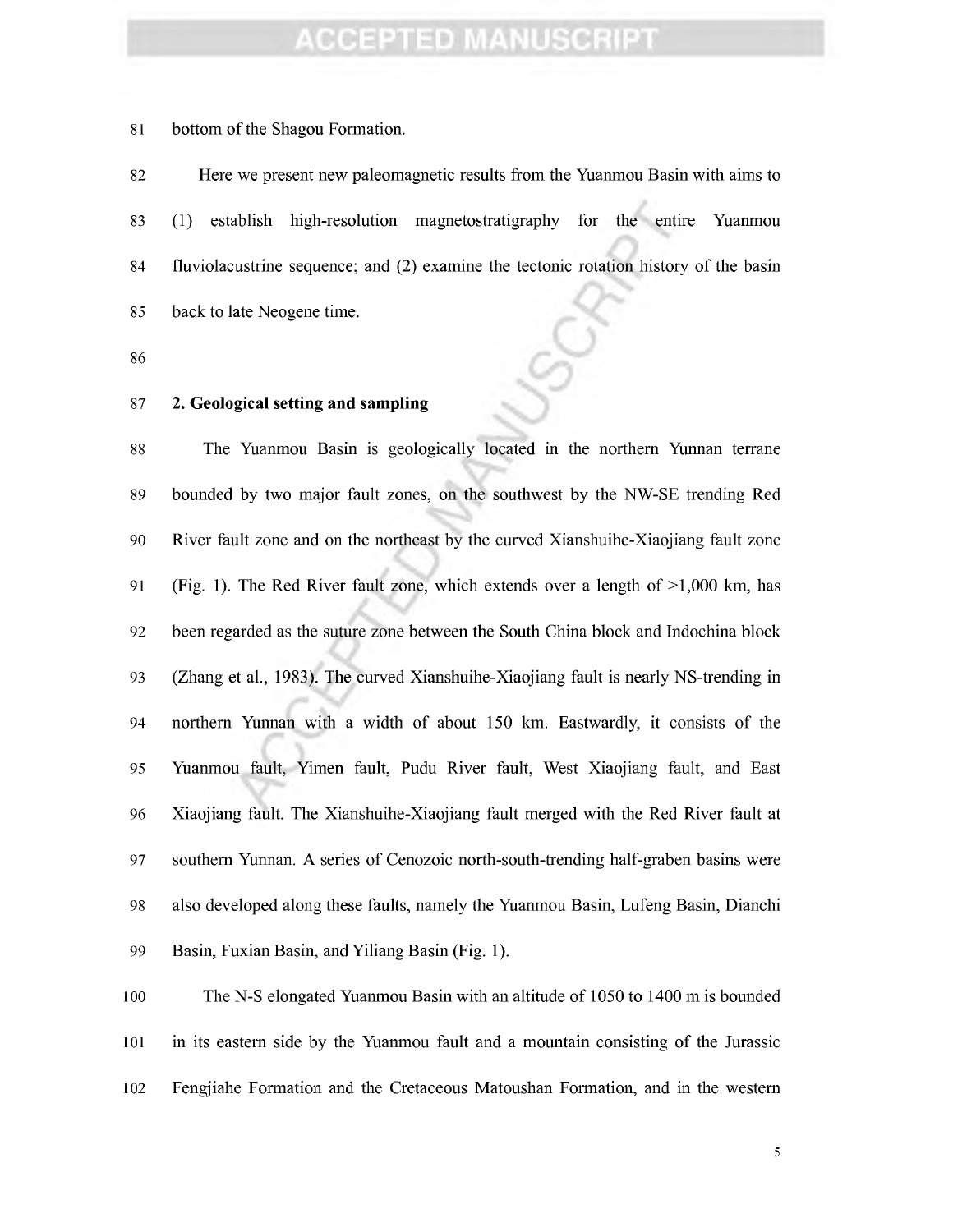| 103 | side by a range of the Precambrian Julin Group (Jiang et al., 1989). The late Neogene           |
|-----|-------------------------------------------------------------------------------------------------|
| 104 | deposits were particularly well preserved in the southern part of the Yuanmou Basin             |
| 105 | with a thickness of $\geq$ 850 m. The beds tilt slightly eastward with a mean dip of $\sim$ 9°. |
| 106 | From bottom to top, the whole sedimentary sequence can be divided into four                     |
| 107 | lithologic members: lacustrine and fluviolacustrine silty clay, silts and fine-grained          |
| 108 | sands (M1); fluvial and fluviolacustrine peaty clays, silts, silty clays and fine-grained       |
| 109 | sands (M2); fluvial silty clays interbedded with silts and fine-grained sands (M3); and         |
| 110 | fluvial and alluvial silty clays interbedded with sandy conglomerates (M4) (Pu and              |
| 111 | Qian, 1977; Qian and Zhou, 1991). The fluviolacustrine deposits also contain                    |
| 112 | abundant Pleistocene mammalian, including hominin, fossils (Bien, 1940; Pei, 1961;              |
| 113 | Hu, 1973). Neither soil formation, which would indicate slowing or cessation of                 |
| 114 | sedimentation, nor any significant depositional hiatus was observed in any part of the          |
| 115 | sequence in the field.                                                                          |

 In this study, oriented paleomagnetic samples covering M4 to Ml were collected from the entire 260-m-thick Dapoqing (DPQ: 25.69°N, 101.92°E) section and the 644-m-thick Gantangmaoyi (GM: 25.65°N, 101.89°E) section. Block samples were orientated in situ using a magnetic compass. Differences between the 2000 China Geomagnetic Reference Field (CGRF) and the solar compass declination is less than 121 2°. Cubic samples with 2-cm edge length were cut in the laboratory for paleomagnetic measurements. The DPQ and GM sections (3 km apart) were correlated by using marker layers, a field traceable yellow sand layer and the highest peaty clay layer (HPCL). This field correlation was checked by sampling a ~60-m interval above and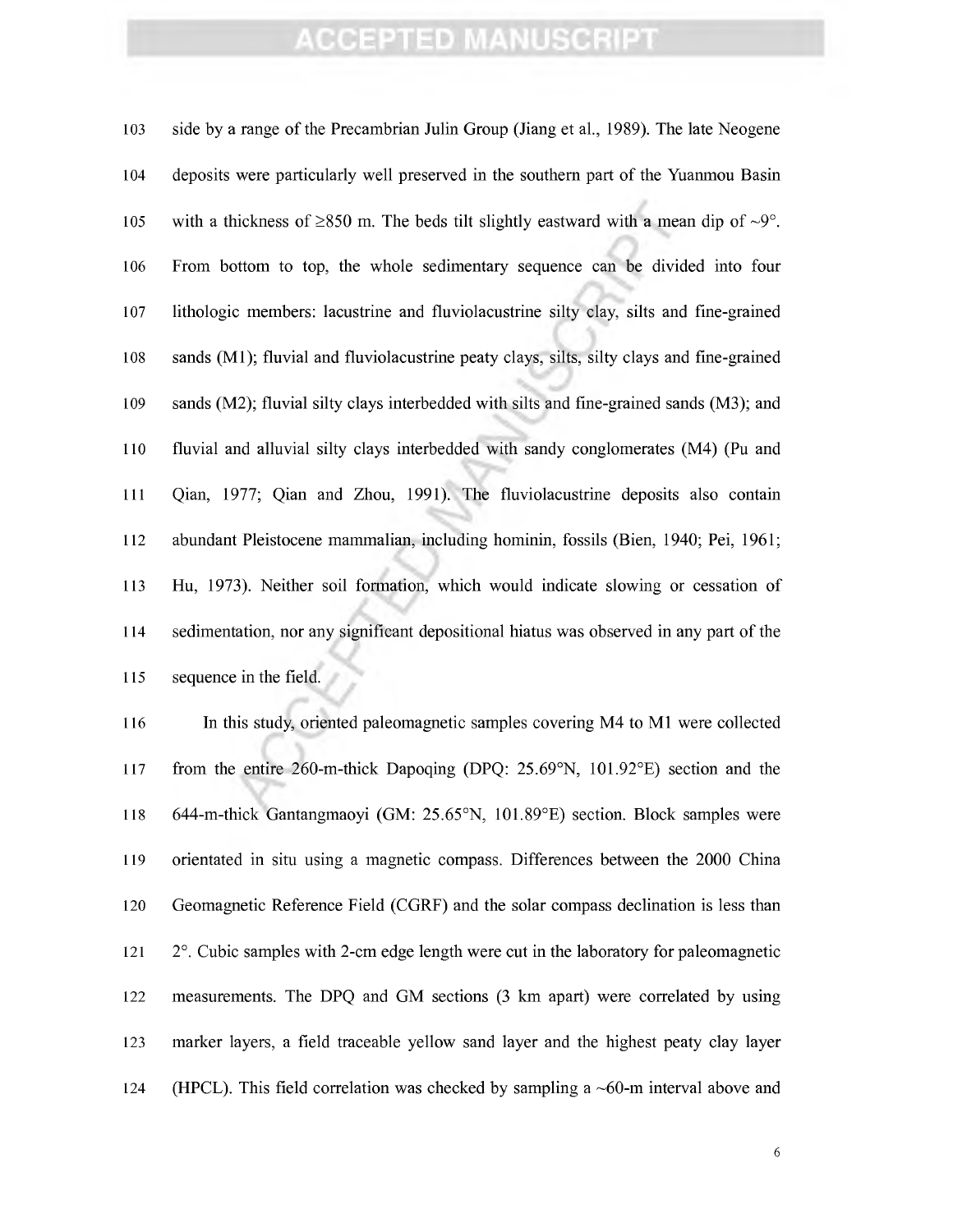- below the HPCL at GM where it overlaps the lower part of the DPQ section.
- Sampling intervals in both sections were 0.2-0.5 m, which provided a total of 1633
- sampling levels. *^^*
- 

#### **3. Rock magnetic investigation**

 Anisotropy of magnetic susceptibility (AMS) was measured using a KLY-3s Kappabridge. The susceptibility tensor for each sample was calculated by a described method (Jehnek, 1978). To avoid potential problems associated with heating (Rochette et al, 1992), we completed the AMS measurements before any thermal demagnetization was conducted. In the 529 (DQP) and 1208 (GM) samples studied, 135 most minimum susceptibility axes  $(K_{min})$  are close to the vertical, perpendicular to the 136 bedding plane, whereas the inclinations of the maximum axes  $(K_{\text{max}})$  are very shallow (Fig. 2a). These results are typical for a normal sedimentary magnetic fabric that has been unperturbed since deposition.

 Using the KLY-3s Kappabridge with a CS-3 high-temperature furnace, we 140 performed magnetic susceptibility versus temperature  $(\chi - T)$  analyses of the bulk 141 sediment. Clear decreases in susceptibility at  $\sim 680^{\circ}$ C in most  $\chi$ -T curves indicate that 142 hematite is the main magnetic carrier with small amount of magnetite  $(T_c=585^{\circ}C)$  in the studied samples (Fig. 2b). Stepwise isothermal rémanent magnetization (IRM) acquisition behaviors show that samples have two magnetic components, one saturated at fields of 0.2-0.3 T but another unsaturated up to <sup>1</sup> T (Fig. 2c). The S-ratio 146 (defined as  $\text{IRM}_{0.3T}/\text{IRM}_{1T}$ ) is consistently low with a mean of 0.53±0.08 (N=543)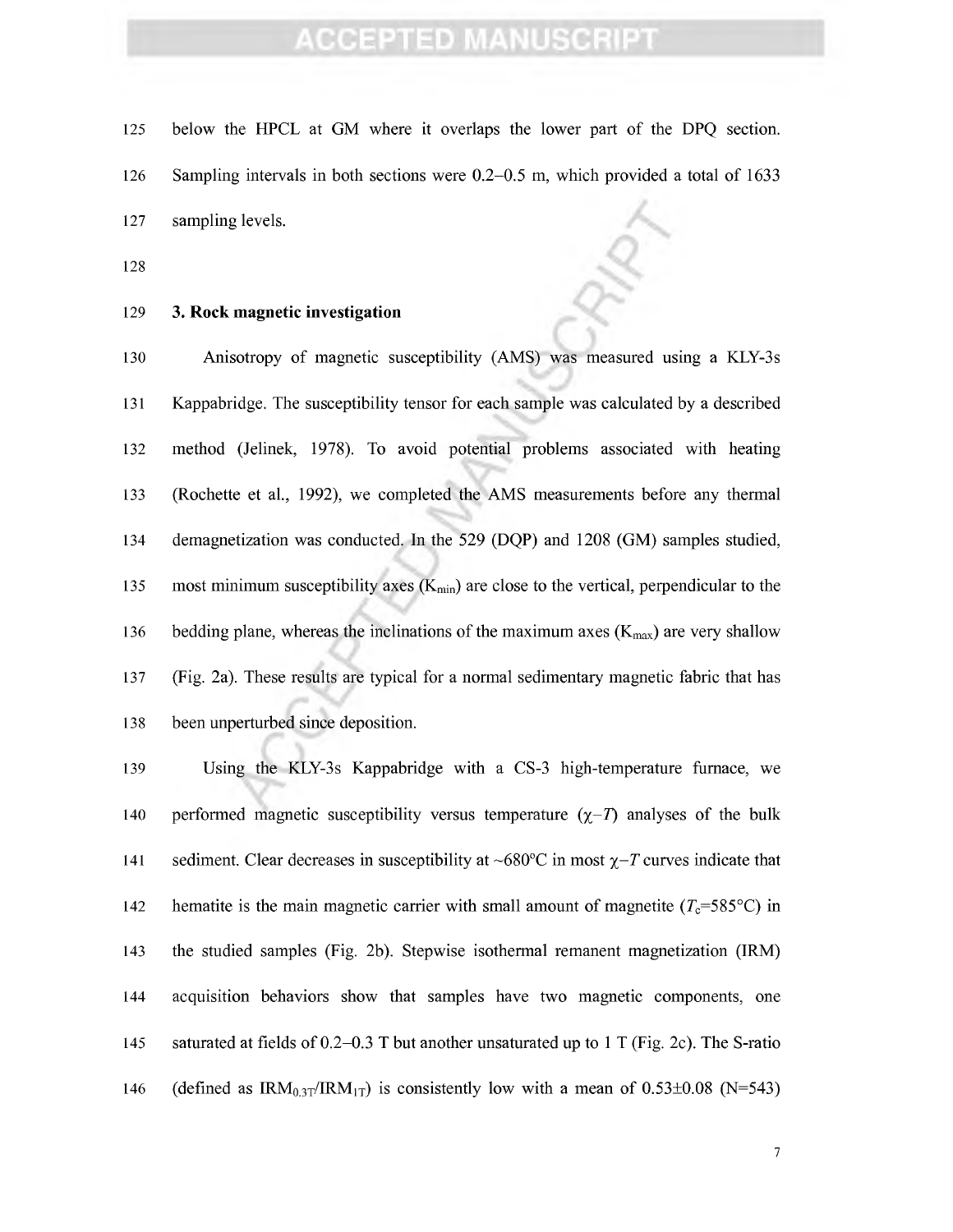(Fig. 2d). Considering all the rock magnetic evidence together, we conclude that hematite is the dominant magnetic carrier in the Yuanmou Basin sediments. These observations question the consideration by Hyodo et al. (2002) that magnetite is the dominant magnetic carrier and AF demagnetization technique was applied to the 151 major part of their collection.

#### **4. Paleomagnetic analyses**

 In this study, total 1545 samples were subjected to progressive thermal demagnetization up to 680°C, with a 25-50°C interval below 585°C and a 10°C interval above, using a Magnetic Measurement Thermal Demagnetizer (MMTD Model 80). Remanence was measured using 2G cryogenic magnetometers (Models 755 and 760), which were installed in a magnetically shielded space (<300 nT). Representative demagnetization behaviors are presented in Fig. 3. A total of 88 peaty clay samples were subjected to a 150°C thermal demagnetization followed by AF demagnetization at peak fields up to 60 mT. Both methods were capable of isolating 162 the characteristic remanent magnetization (ChRM) after removal of one or two soft secondary components of magnetization. The principal components direction was computed by a "least-squares fitting" technique (Kirschvink, 1980). Based on the rock magnetic analyses (i.e., hematite as the main remanence carrier), we determined the 166 ChRM using high-temperature components  $(\geq 610^{\circ}C)$  with at least four demagnetization steps trending towards the origin (Fig. 3). For AF demagnetized 168 peaty clay samples we used a component  $\geq$ 30 mT. Samples with maximum angular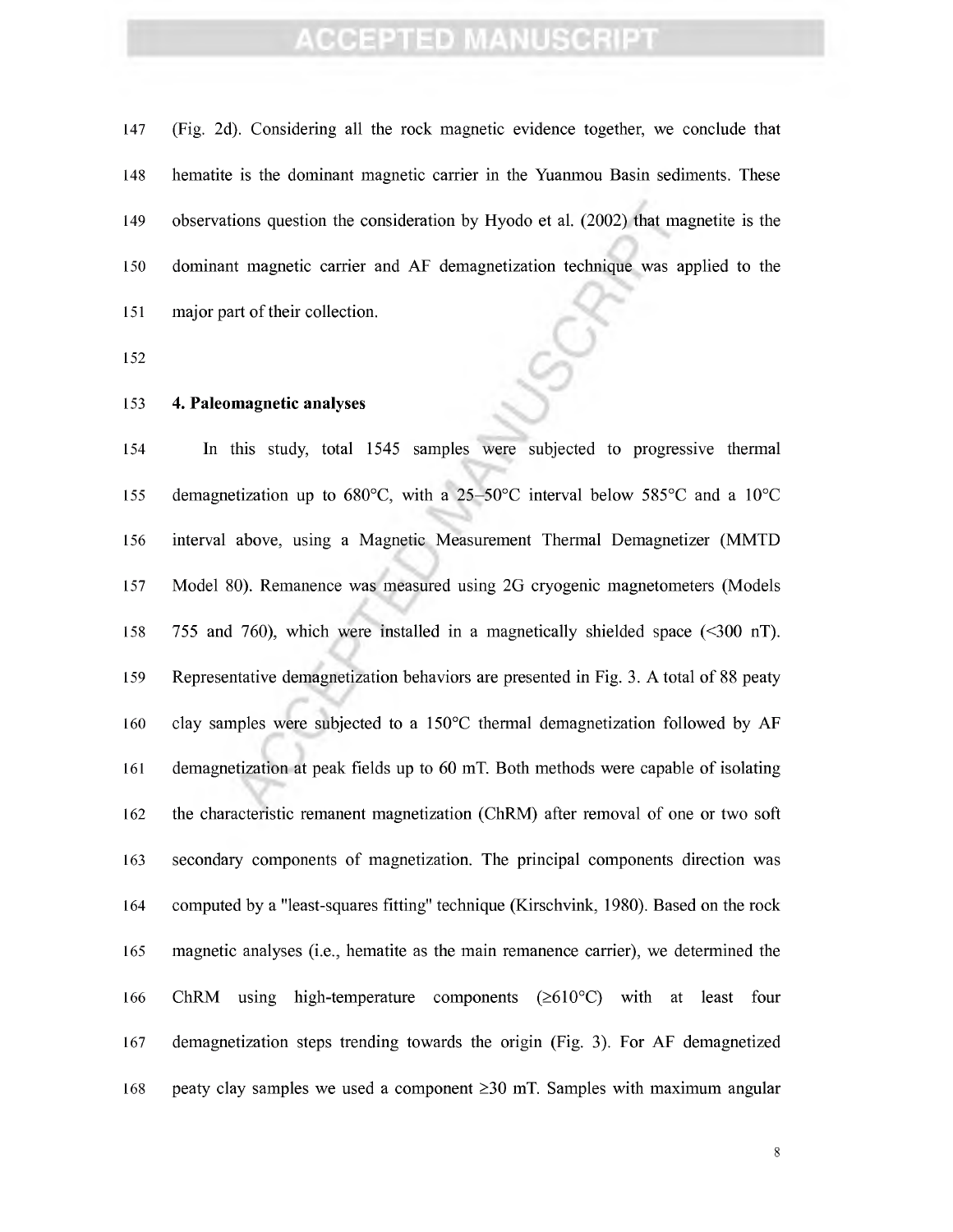169 deviation larger than 15° were rejected for further analyses. Based on these criteria, 892 samples (-55%) had reliable ChRM directions. The virtual geomagnetic poles (VGPs) were determined from the ChRM vectors of those samples, and then their corresponding VGP latitudes were subsequently used to define the succession of magnetostratigraphic polarity (Fig. 4).

 As mentioned above, Hyodo et al. (2002) have used the inadequate demagnetization technique to their collection. Moreover, they adopted ChRM directions of about 16% samples with a higher coercivity component from the center of a cluster instead of the principal component analysis method as the remanence carried by hematite can't be totally cleaned by AF demagnetization. Therefore, our new findings presented in this study supercede the previous ones.

 As shown in Figure 4, nine reverse magnetozones (Rl to R9) and eight normal magnetozones (Nl to N8) are recognized in the DPQ and GM sections. Specifically, five magnetozones occur at DPQ: three with reverse polarity, Rl (0-113.5 m), R2 (164.85-218.85 m) and R3 (224.25-260.1 m); and two with normal polarity, Nl (113.5-164.85 m) and N2 (218.85-224.25 m). Below the HPCL marker layer at GM, there are six reverse magnetozones: R4 (258.1-272.55 m), R5 (332.8-353.95 m), R6 (387.05-443.8 m), R7 (459.05-481.4 m), R8 (507.4-606.7 m) and R9 (637.05-644.3 m); and six normal magnetozones: N3 (141.8-258.1 m), N4 (272.55-332.8 m), N5 (353.95-387.05 m), N6 (443.8-459.05 m), N7 (481.4-507.4 m) and N8 (606.7-637.05 m).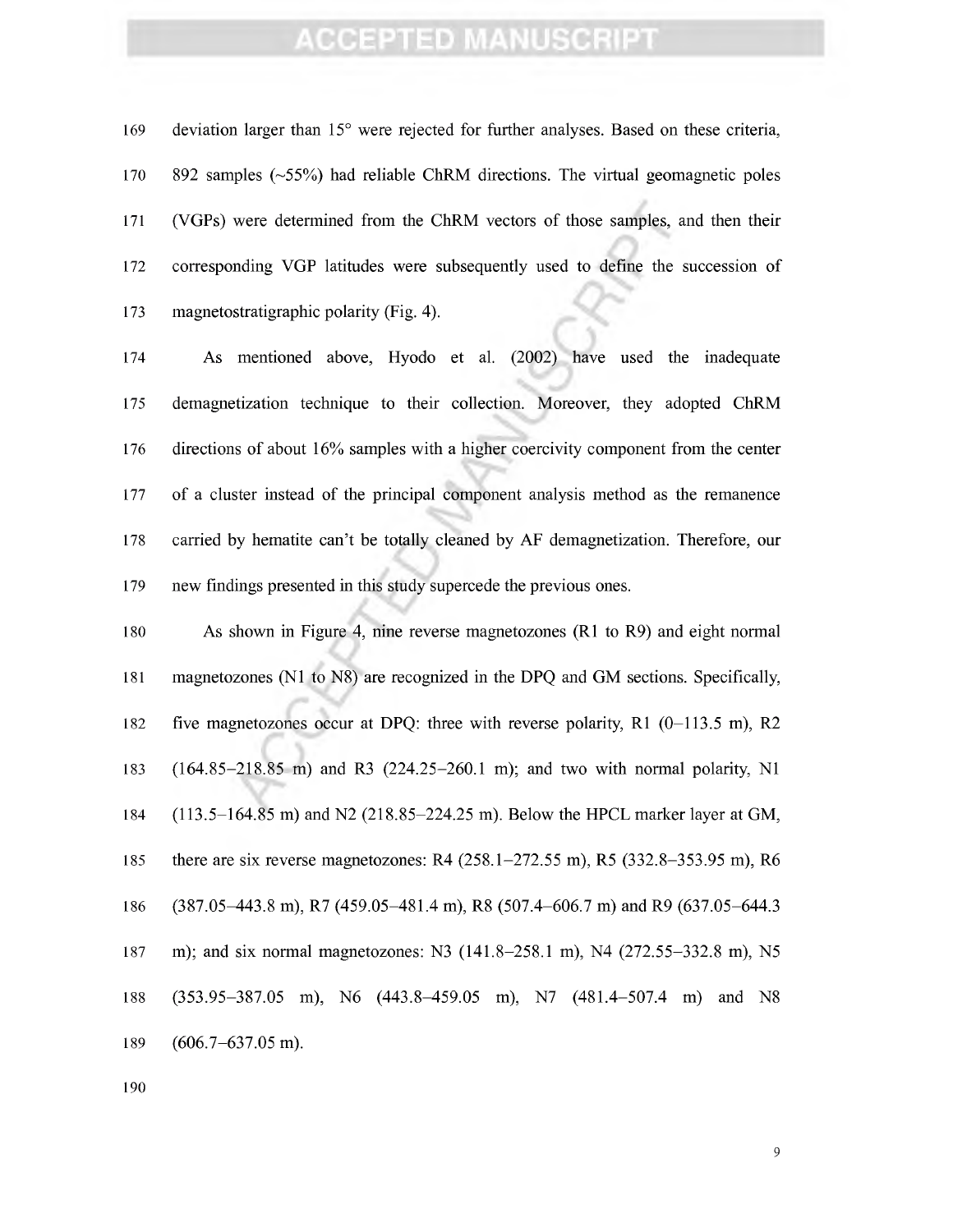#### **5. Discussion**

#### *5.1. Age constraints on the Yuanmou Basin sediments*

 Slight changes in bedding attitudes prevent this study from a meaningful local fold test. Instead, we calculated the mean ChRM directions and then performed the reversal test (McFadden and McElhinny, 1990) on sample levels. To do the test we rejected 186 samples with transitional directions (here designated polarity transition as having VGP latitudes less than 60°). The remaining 706 samples have a mean 198 normal direction of  $D/I = 1.6^{\circ}/27.1^{\circ}$  ( $\alpha_{95} = 1.8^{\circ}$ , N=254) and reversed direction of  $D/I$ 199 = 181.3 $\degree$ /-28.2 $\degree$ ) ( $\alpha_{95}$ =1.4 $\degree$ , N=452); they positively pass the reversal test with A classification (McFadden and McElhinny, 1990). The overall mean direction is *D/I =* 201 1.4°/27.8°  $(\alpha_{95}=1.1^{\circ})$ , corresponding to the paleomagnetic pole at 79.1°N/266.7°E  $(A_{95}=2.8^{\circ})$ . Thus, from this point of view we conclude that the observed paleomagnetic results are reliable. Although paleomagnetic results passed the reversal 204 test, we noted an inclination shallowing of  $\sim 19^{\circ}$  with respect to the synthetic 205 European apparent polar wander path (APWP) of the same age proposed by Besse and Courtillot (2002). The low inclination may have been caused by syndepositional shallowing of the rémanent inclination (Gilder et al., 2001). Several earlier studies revealed that inclination shallowing is a common phenomenon for sedimentary magnetism in Central Asia (e.g.. Cogné et al., 1999; Gilder et al., 2001; Dupont-Nivet et al., 2002; Huang et al., 2004). The inclination shallowing seems to have equally affected both the normal and reversed directions for the Yuanmou data. Detailed 212 discussion of the shallowing is beyond the scope of this paper.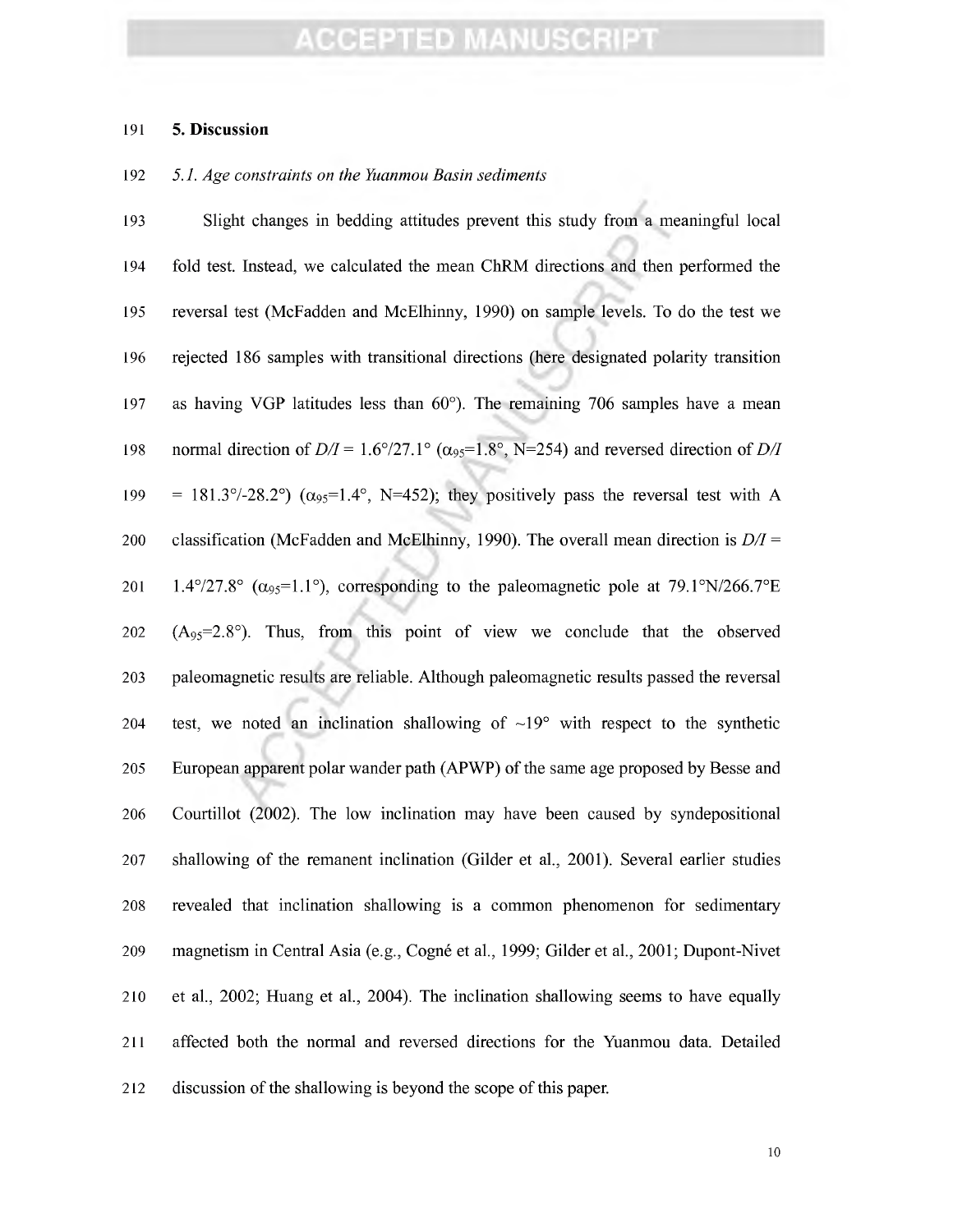Earlier studies have demonstrated that M4 is rich in mammalian fossils, known as the Yuanmou Faima (Bien, 1940), which is similar taxonomically to the early Pleistocene Nihewan fauna in North China and the Villafranchian fauna in Europe (Bien, 1940; Hu, 1973; Pei, 1961; Qiu, 2000; Deng et al, 2008). By combining biochronological data and magnetostratigraphic results, the magnetozones determined for DPQ can readily be correlated to the geomagnetic polarity timescale (GPTS) (Berggren et al., 1995; Cande and Kent, 1995). DPQ magnetozones Rl, R2 and R3 correspond to the Matuyama reverse chron; and Nl and N2, respectively to the Olduvai and Reunion normal subchrons of the GPTS (Fig. 4). GM magnetozones N3-N5 are correlated to the Gauss normal chron and its two reverse subchrons (the Kaena and the Mammoth), and magnetozones R6-R9, to the Gilbert reverse chron and its three normal subchrons (the Cochiti, the Nunivak and the Sidufjall). Therefore, by extrapolating the sedimentation rates of magnetozones N1-R2, we estimate the 226 termination age of M4 to be  $\sim$  1.37 Ma, instead of the Brunhes chron age estimated by Hyodo et al. (2002).

 There was another major drawback of Hyodo et al.'s work besides incomplete removal of viscous remanence, they sampled only 78 sites for a 1300-m-thick section. Both the incomplete demagnetization and very coarse sampling can lead to missing or incorrect interpretation of polarities of this magnetostratigraphic sequence. In Hyodo et al.'s study there were only six paleomagnetic sampling sites in the Yuanmou Formation, corresponding to the M4 in this study; among them they claimed one normal magnetozone (represented by 14 samples of four sampling sites) with two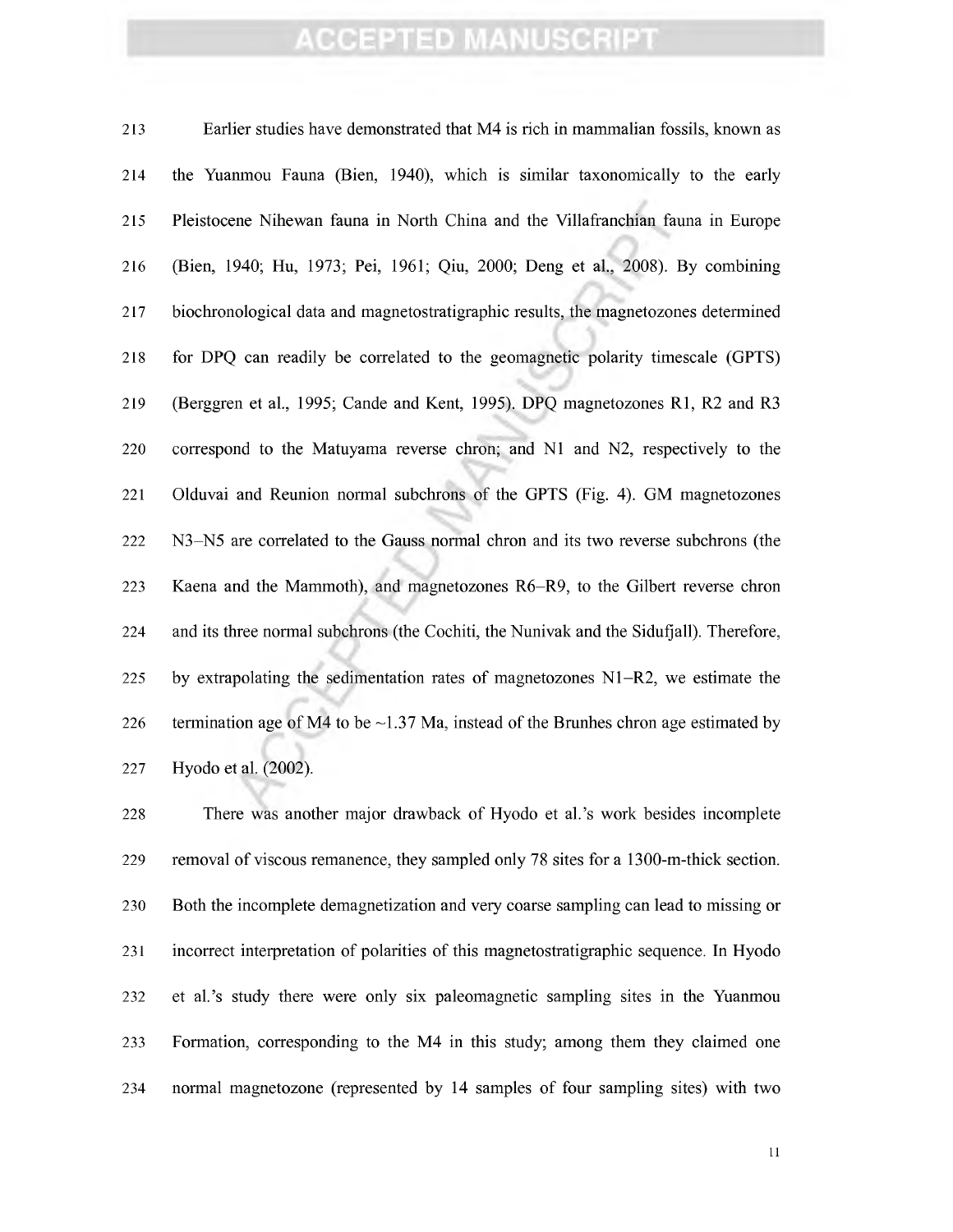reversal events (represented by 6 samples of two sampling sites). Their correlation of this normal magnetozone to the Brunhes chron is obviously incorrect. Magnetostratigraphic age of the Yuanmou hominin incisors will be detailed elsewhere (Zhu et al., 2008, manuscript submitted to Journal of Human Evolution).

 On the basis of GPTS correlations of our densely sampled sequence, we estimate 240 the base age of M1 to be  $\sim$  4.9 Ma, which is significantly older than that of 3.6 Ma for the bottom of the Shagou Formation suggested by Hyodo et al. (2002). This suggests that the Yuanmou Basin subsided, possibly due to reactivation of the western branch of the Xianshuihe-Xiaojiang fault (Yuanmou fault), and started to accumulate sediments at the early Pliocene.

#### *5.2. Sedimentary accumulation ofthe Yuanmou sequence*

 The built magnetochronology has provided an insight into the infilling process of the Yuanmou Basin. The variability in sedimentary accumulation of the Yuanmou Basin sequence is shown in Figure 5a. There exists high variability in sedimentation rates of the continental fiuviolacustrine sequences in the Yuanmou Basin since -4.9 Ma, which reveals four distinct stages during the infilling process of 252 the basin. The first stage is from  $\sim$ 4.9 to 4.6 Ma, and has an accumulation rate of  $\sim$ 48 253 cm/kyr. The second, between 4.6 and 3.3 Ma, has a lower accumulation rate of  $\sim$ 12.5 254 cm/kyr. Nevertheless, we note that this accumulation rate is estimated based on only one point. The third stage, an interval of 3.2-3.1 Ma, has a very high accumulation 256 rate of  $\sim$  55 cm/kyr. And, the fourth stage from 3.1 to 1.4 Ma has an accumulation rate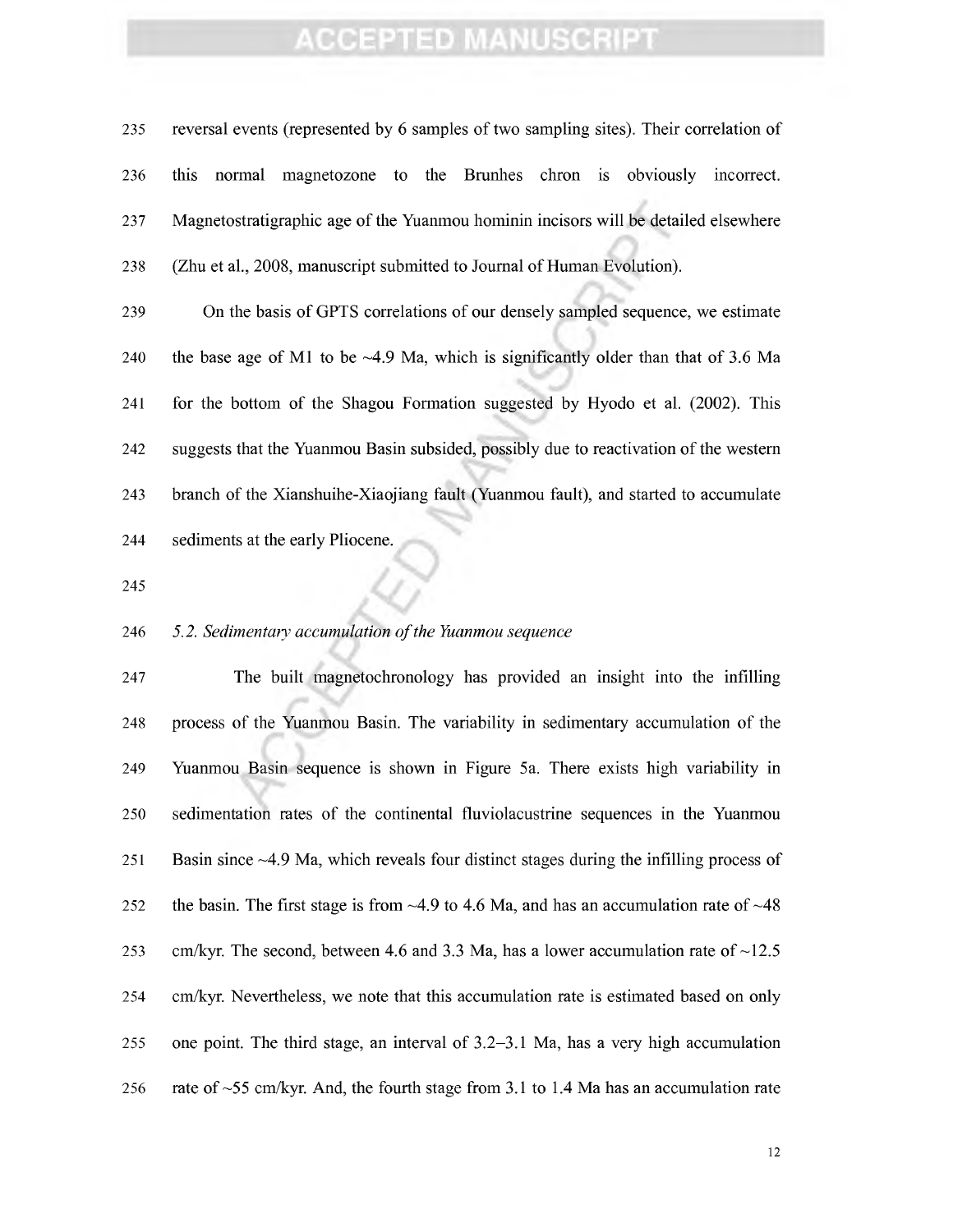257 of  $\sim$ 26 cm/kyr. The variation of sedimentation rates can be attributed to either tectonics and/or environmental change. For example, during the early Pliocene (i.e., between 4.9 and 4.6 Ma), the development of the Yuanmou paleolake was initiated due to fault-controlled subsidence, and sediments rich in conglomerates were accumulated. The high sedimentation rate during this stage was associated with the initial formation ofthe basin and was very likely due to rapid tectonic subsidence. The lower sedimentation rate during 4.6-3.3 Ma was probably mainly related to climate change, when tectonics imparted weak control on basin infilling and numerous peaty clay layers were deposited under warm and wet conditions. The substantially higher sedimentation rate during 3.2-3.1 Ma is also probably indicative of an episode of rapid tectonic subsidence, which was followed by a significant decrease in sedimentation rate during 3.1-1.4 Ma, when a distinctive sequence of floodplain silty clay and silts was developed.

#### *5.3. Possible vertical-axis tectonic rotation*

 According to modem observations on the deformation in Tibet and its surrounding areas, England and Molnar (1990) proposed that the crustal blocks between the east-striking faults in the eastern part of the Tibetan Plateau rotated 275 clockwise at  $1-2^{\circ}/\text{myr}$ . Based on the sedimentological study, Wang and Burchfiel (2000) proposed that crust in the southeastern part of the Tibetan Plateau has internally deformed and clockwisely rotated. Importantly, our new paleomagnetic data provide an opportunity to discuss the timing of possible vertical-axis rotations, which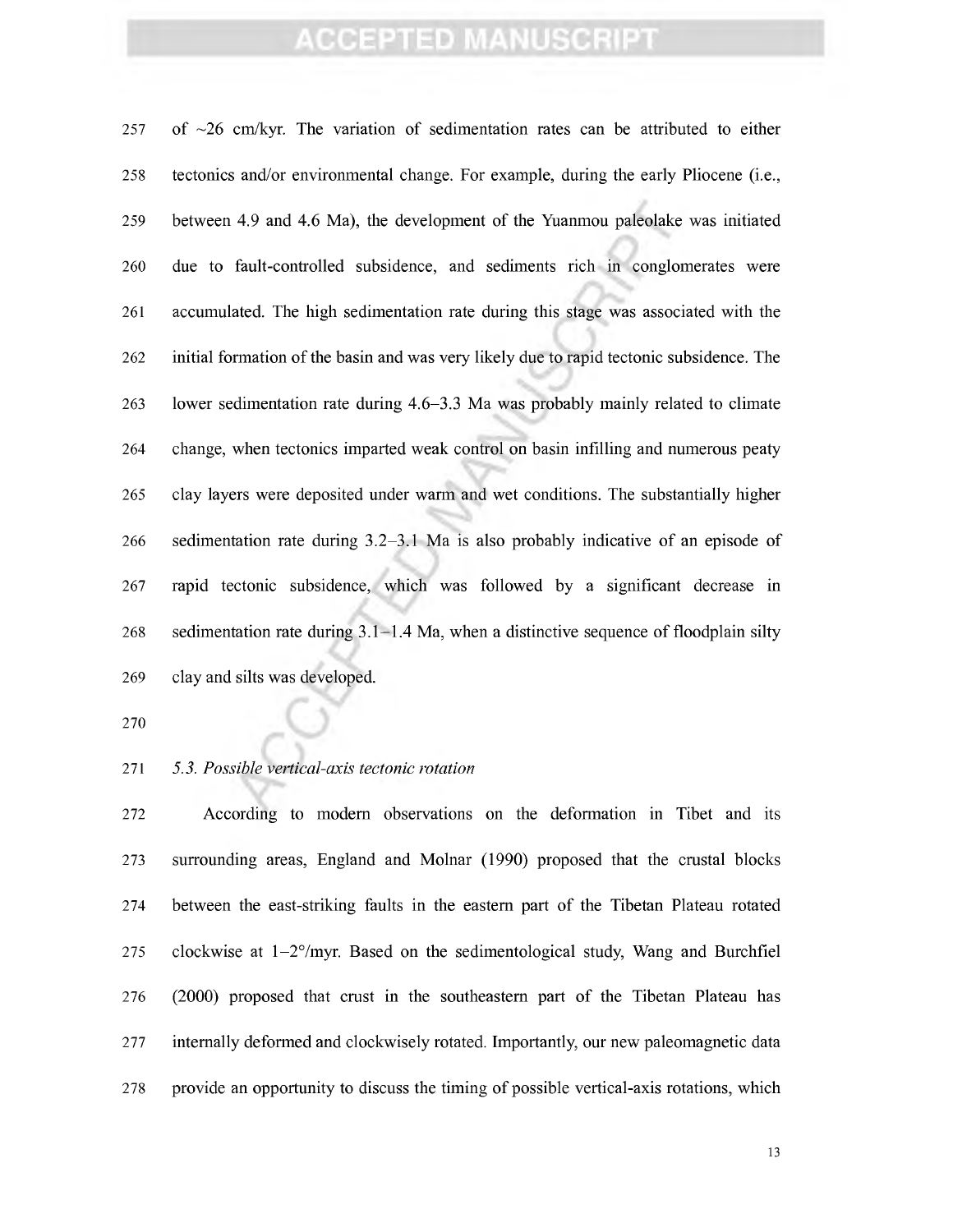were lacking in most previous paleomagnetic studies. To this end, we calculated the mean directions of each of the seventeen polarity units (excluding samples with transitional directions). Results are shown in Table <sup>1</sup> and Figure 5b. These declination means may be paleomagnetically combined into three distinct groups (I to III) with overlaps between neighbor groups if the errors are taken into consideration. Specifically, the Fisher mean declinations of Group I (polarities Rl to R3, 2.58-1.37 Ma), Group II (polarities N3 to N6, 4.29-2.58 Ma) and Group III (polarities R7 to R9, 286 4.91-4.29 Ma) are  $-2.8^{\circ} \pm 1.6^{\circ}$ ,  $2.0^{\circ} \pm 1.8^{\circ}$  and  $9.2^{\circ} \pm 2.1^{\circ}$ , respectively, strongly suggesting a progressive vertical-axis clockwise rotation of about 12° from 1.4 Ma to 4.9 Ma for the Yuanmou Basin. Because of the sufficient time intervals used (> 600 289 kyr), the paleosecular variation influence on these mean directions should be averaged 290 out. Considering the number of samples used in statistics  $(N=174$  to 338), the measurement error potentially related to the imprecision of sampling orientation most likely had an insignificant effect. Moreover, the slight tilting of beds has been corrected and the field observation of the sampled sections does not show any significant internal deformation, such as faulting. Therefore, we tend to interpret these grouped means of declinations to be the resultant of progressive vertical-axis 296 clockwise tectonic rotations of the studied basin.

 Understanding of these progressive vertical-axis tectonic rotations may enhance the debate on the consequence of the India-Eurasia collision. Because of lack of paleomagnetic data of the same timing resolution from the neighbor blocks, we discuss them in the geographic (absolute) frame and compare them with stable Europe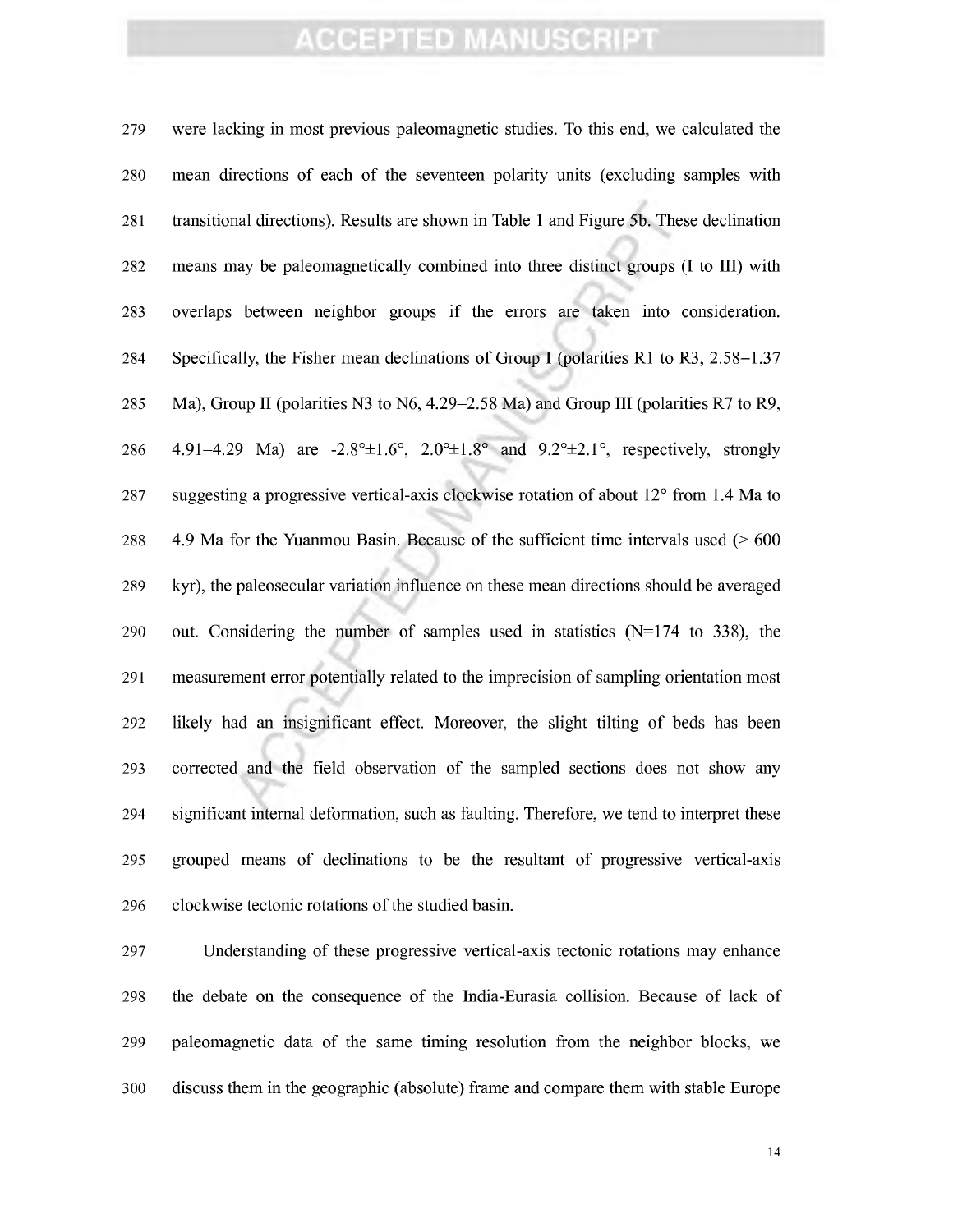| 301 | reference (Besse and Courtillot, 2002). Groups I and II show slight differences of                                          |
|-----|-----------------------------------------------------------------------------------------------------------------------------|
| 302 | $-2.8^{\circ} \pm 1.6^{\circ}$ and $2.0^{\circ} \pm 1.8^{\circ}$ at the 95% confidence level with respect to the geographic |
| 303 | pole, respectively. If the $2\sigma$ statistic probability is taken into account, these                                     |
| 304 | differences become insignificant. However, Group III presents significant difference                                        |
| 305 | of mean declination in clockwise with geographic north at 95% confidence level. That                                        |
| 306 | may interpret that the Yuanmou Basin has experienced a progressive clockwise                                                |
| 307 | rotation in the geographic (absolute) frame. If compared to the expected declination                                        |
| 308 | calculated from the synthetic European APWP of 3 Ma ( $\lambda_p = 86.3$ °N, $\varphi_p = 172.0$ °E,                        |
| 309 | $A_{95}=2.6^{\circ}$ ; Table 1) proposed by Besse and Courtillot (2002), we note that Group I                               |
| 310 | apparently rotated -6.7 $\textdegree \pm 2.8$ ° counterclockwise, Group II -1.9 $\textdegree \pm 2.8$ ° in the same sense,  |
| 311 | however, and Group III rotated 5.3°±3.0° clockwise (Table 1). In other words, an                                            |
| 312 | earlier clockwise rotation of the Yuanmou Basin was followed by a later                                                     |
| 313 | counterclockwise rotation relative to the expected direction determined from reference                                      |
| 314 | European APWP. An accumulated relative rotation of about 12° occurred, therefore,                                           |
| 315 | for the studied section from 1.4 to 4.9 Ma, which indicates an apparent rapid relative                                      |
| 316 | rotation of about 4°/myr. Of course, we have noticed that this comparison and its                                           |
| 317 | consequent tectonic interpretation may be obscured due to the following reasons: 1)                                         |
| 318 | Several active tectonic structures are located from stable Europe and the studied area,                                     |
| 319 | such as Altay, Tianshan, Altyn Tagh; 2) The process of India-Eurasia collision                                              |
| 320 | presents a continuous nature in the time scale of this study (Patriat and Achache,                                          |
| 321 | 1984), and no obvious tectonic evidence to rotate the Yuanmou Basin in different                                            |
| 322 | senses from such a short interval from 4.9 to 1.4 Ma.                                                                       |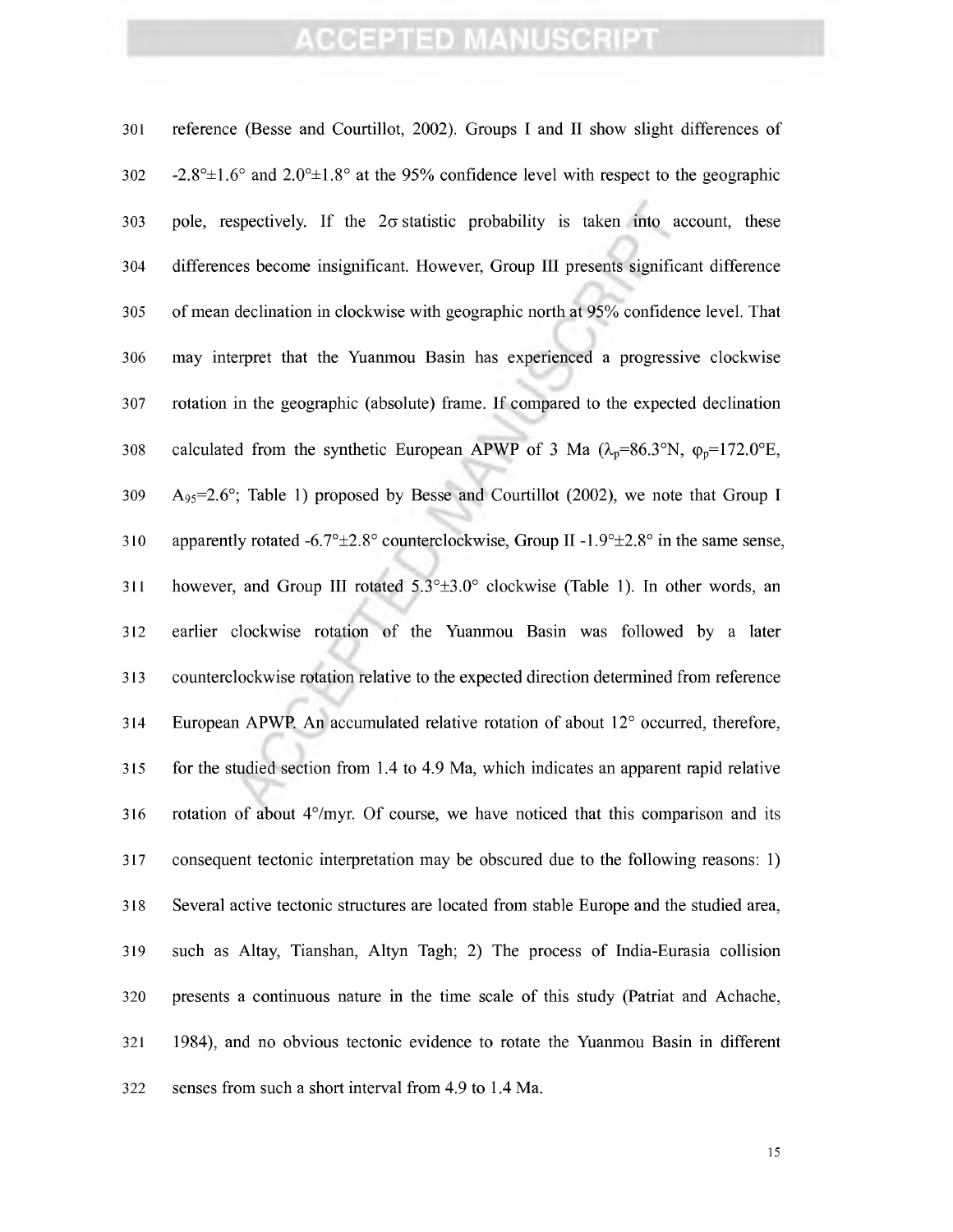The clockwise rotation of the Yuanmou Basin obtained from this study is coherent with field observations and GPS measurement carried out around the eastern Himalayan syntaxis (England and Molnar, 1990; Leloup et al., 1995; Wang et al., 1998; Tapponnier et al., 2001). This rotation could be interpreted as evidence for the transformation of the Red River fault from left-lateral to right-lateral (e.g., Leloup et al. 1995). In brief, the regional clockwise rotation of the Yuanmou Basin could be linked to the displacement on the Xianshuihe-Xiaojiang left-lateral strike-slip fault and motion associated with the Red River fault.

^

#### **6. Conclusions**

 This paleomagnetic study has shown that the Yuanmou Basin near the 334 southeastern margin of the Tibetan Plateau began to accumulate sediments in the early Pliocene. Seventeen polarity units (9 reverse and 8 normal) were determined for the 850-m thick sequence, the corresponding age spanned from 4.9 to 1.4 Ma. The sedimentation rate varied from 12.5 to 55 cm/kyr, possibly related to tectonics and/or climate changes. Importantly, the observed discordant declinations suggest significant clockwise vertical-axis tectonic rotations of the Yuanmou Basin since the early Pliocene time, which provides constraints on activities of major fault systems in the adjacent region during the past -4.9 Ma. In summary, the magnetochronology of the Yuanmou sequence chronicles the late Neogene infilling process in the Yuanmou Basin and tectonic rotations in the southeastern Tibetan Plateau.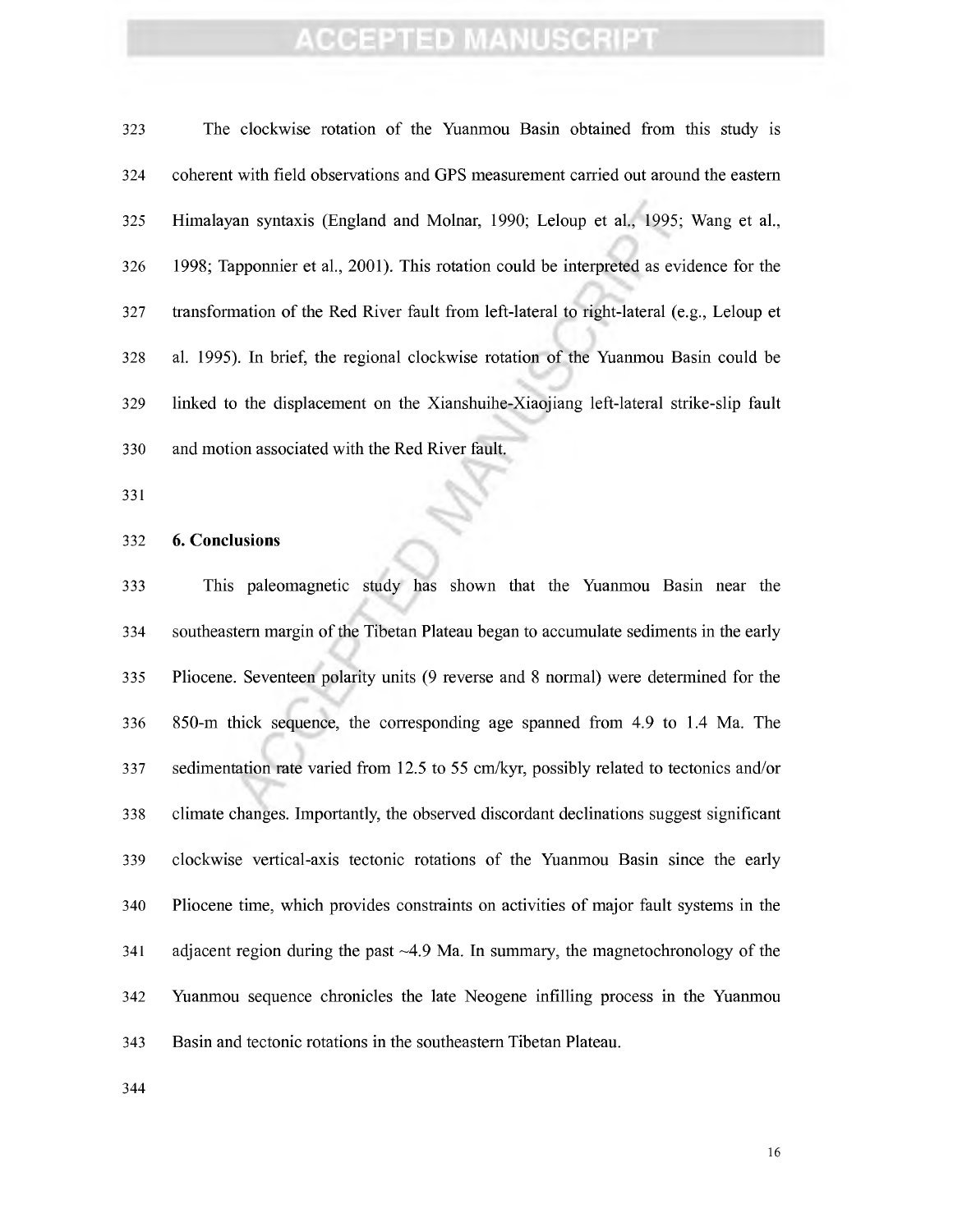#### **Acknowledgements**

| 346 | Financial assistance was provided by the NSFC grant 40221402 and CAS.                |
|-----|--------------------------------------------------------------------------------------|
| 347 | RP acknowledges support by the U.S. National Science Foundation (BCS 0218511)        |
| 348 | and the Smithsonian's Human Origins Program. Drs. K.A. Hoffman, G. Dupont-Nivet,     |
| 349 | Y. Chen and an anonymous reviewer are highly appreciated for their very constructive |
| 350 | comments on an earlier manuscript. Craig Jones provided paleomagnetic software. We   |
| 351 | thank Drs. J. L. Xiao and Z. G. Chang for field assistance.                          |
| 352 |                                                                                      |
| 353 | <b>References</b>                                                                    |
| 354 | An, Z.S., Kultzbach, J.E., Prell, M.L., Porter, S.C., 2001. Evolution of the Asian   |
| 355 | monsoons and phased uplift of the Himalayan-Tibetan plateau since late               |
| 356 | Miocene times. Nature 411, 62-66.                                                    |
| 357 | An, Z.S., Wang, S.M., Wu, X.H., Chen, M.Y., Sun, D.H., 1999. Eolian evidence from    |
| 358 | the Chinese Loess Plateau: the onset of the Late Cenozoic Great Glaciation in        |
| 359 | the northern Hemisphere and Qinghai-Xizang Plateau uplift forcing. Sci.              |
| 360 | China (Ser. D) 32, 258-271.                                                          |
| 361 | Avouac, J.P., Tapponnier, P., 1993. Kinematic model of active deformation in central |
| 362 | Asia. Geophys. Res. Lett. 20, 895-898.                                               |
| 363 | Berggren, W.A., Kent, D.V., Swisher III, C.C., Aubry, M.-P., 1995. A revised         |
| 364 | Cenozoic geochronology and chronostratigraphy in time scales and global              |
| 365 | stratigraphic correlations: A unified temporal framework for an historical           |
| 366 | geology, in: Berggren, W.A., Kent, D.V., Aubry, M.-P., Hardenbol, J. (Eds.),         |
|     |                                                                                      |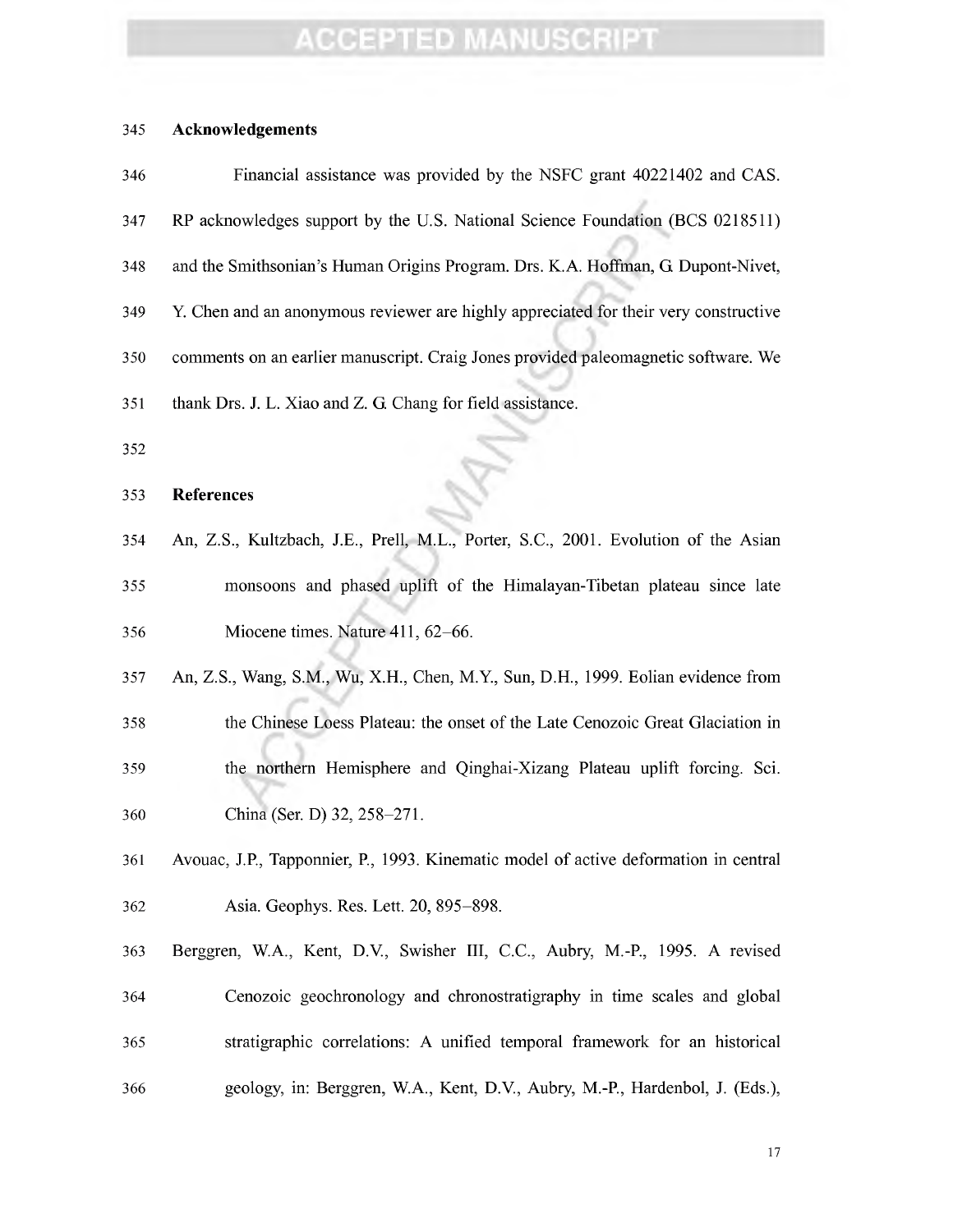- Geochronology, Timescales, and Stratigraphie Correlation, Spee. Publ. No. 54, Society of Economic Paleontologists and Mineralogists, Tulsa, OK, pp.  $129-212.$
- Besse, J., Courtillot, V., 2002. Apparent and true polar wander and the geometry ofthe geomagnetic field over the last 200 Myr. J. Geophys. Res. 107, 2300, doi:10.1029/2000JB000050.
- Bien, M.N., 1940. Preliminary observation on the Cenozoic geology of Yunnan. Bull.
- Geol. Soc. China 20, 179-194.
- Butler, R.F., 1992. Paleomagnetism: Magnetic Domains to Geologic Terranes. Blackwell Scientific Publications, Boston.
- Cande, S.C, Kent, D.V., 1995. Revised calibration of the geomagnetic polarity
- timescale for the Late Cretaceous and Cenozoic. J. Geophys. Res. 100, 6093-6096. ^
- Chen, Y, Gilder, S., Halim, N, Cogné, J.R, Courtillot, V., 2002. New paleomagnetic
- constraints on central Asian kinematics: Displacement along the Altyn Tagh fault and rotation of the Qaidam Basin. Tectonics 21, 1042, doi: 10.1029/2001TC901030.
- Chung, S.L., Lo, Q.H., Lee, T.Y, Zhang, Y.Q., Xie, Y.W., Li, X.H., Wang, K.L., Wang,
- 385 P.L., 1998. Diachronous uplift of the Tibetan plateau starting 40 Myr ago. Nature 394, 769-773.
- Clark, M.K, House, M.A., Royden, L.H., Whipple, K.X., Burchfiel, B.C., Zhang, X.,
- Tang, W., 2005. Late Cenozoic uplift of southeastern Tibet. Geology 33,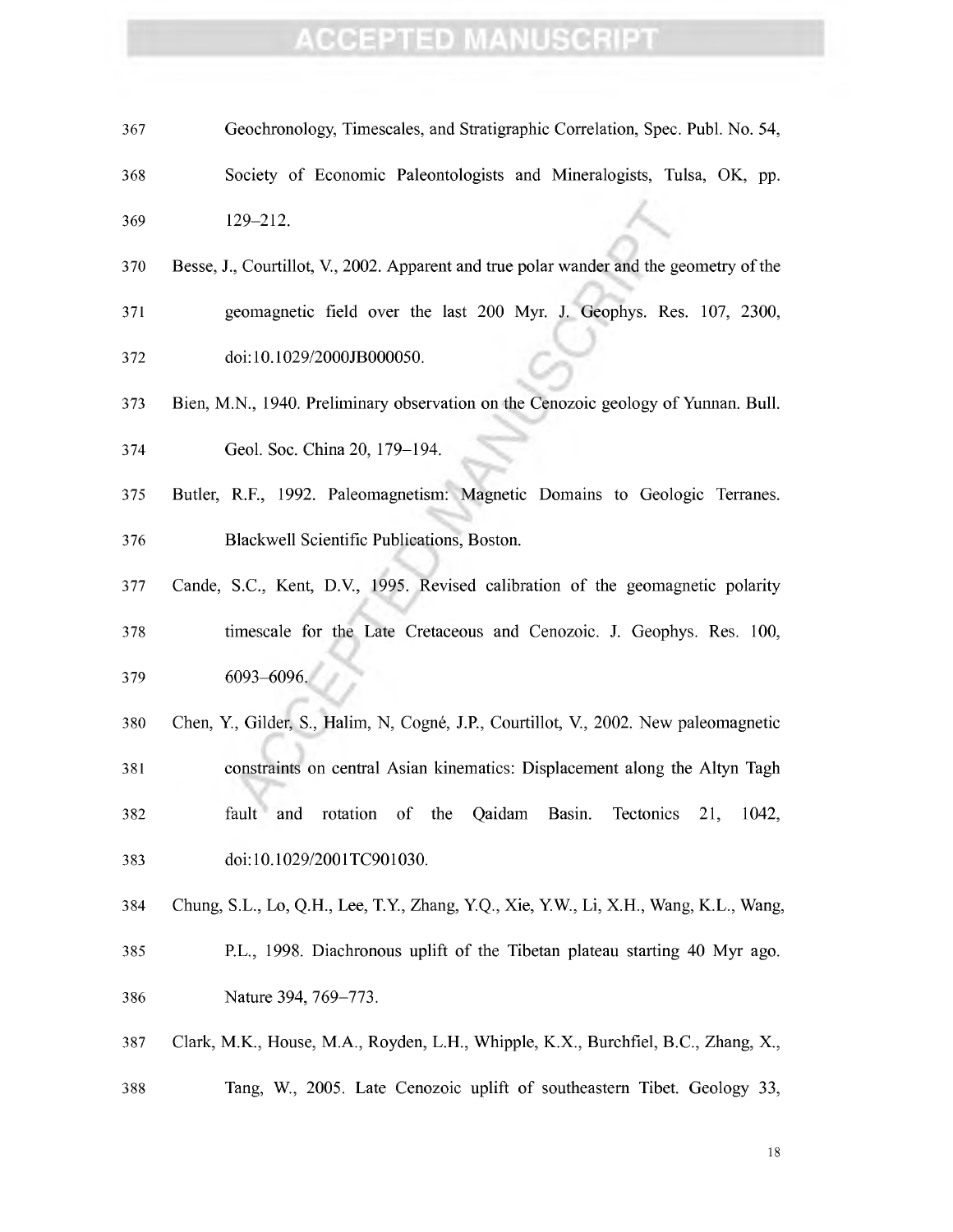| 389 | $525 - 528$ . |
|-----|---------------|
|     |               |

| 390 | Cogné, J.P., Halim, N., Chen, Y., Courtillot, V., 1999. Resolving the problem of |
|-----|----------------------------------------------------------------------------------|
| 391 | shallow magnetizations of Tertiary age in Asia: Insights from paleomagnetic      |
| 392 | data from the Qiangtang, Kunlun, and Qaidam blocks (Tibet, China), and a         |
| 393 | doi:<br>hypothesis. J. Geophys. Res. 104, 17715–17734,<br>new                    |
| 394 | 10.1029/1999JB900153.                                                            |

- Deng, C.L., Zhu, R.X., Zhang, R., Ao, H., Pan, Y.X., 2008. Timing of the Nihewan formation and faimas. Quat. Res. 69, 77-90.
- Dupont-Nivet, G, Buher, R.F., Yin, A., Chen, X., 2002. Paleomagnetism indicates no Neogene rotation of the Qaidam Basin in North Tibet during Indo-Asian 399 collision. Geology 30, 263–266.
- Dupont-Nivet, G, Bulter, R.F., Yin, A., Chen, X., 2003. Paleomagnetism indicates no
- Neogene rotation of the Northeastern Tibetan plateau. J. Geophys. Res. 108(B8), 2386, doi: 10.1029/2003JB002399.
- 
- Dupont-Nivet, G, Horton, B.K., Zhou, J., Waanders, GL., Butler, R.F., Wang, J., 2004.
- Paleogene clockwise tectonic rotation of the Xining-Lanzhou region,
- northeastern Tibetan Plateau. J. Geophys. Res. 109, B04401, doi:
- 10.1029/2003JB002620.
- England, P., Molnar, P., 1990. Right-lateral shear and rotation as the explanation for strike-slip faulting in eastern Tibet. Nature 344, 140-142.
- England, P.C., Houseman, G.A., 1988. The mechanics of the Tibetan Plateau. Philos.
- Trans. R. Soc. London 326, 301-320.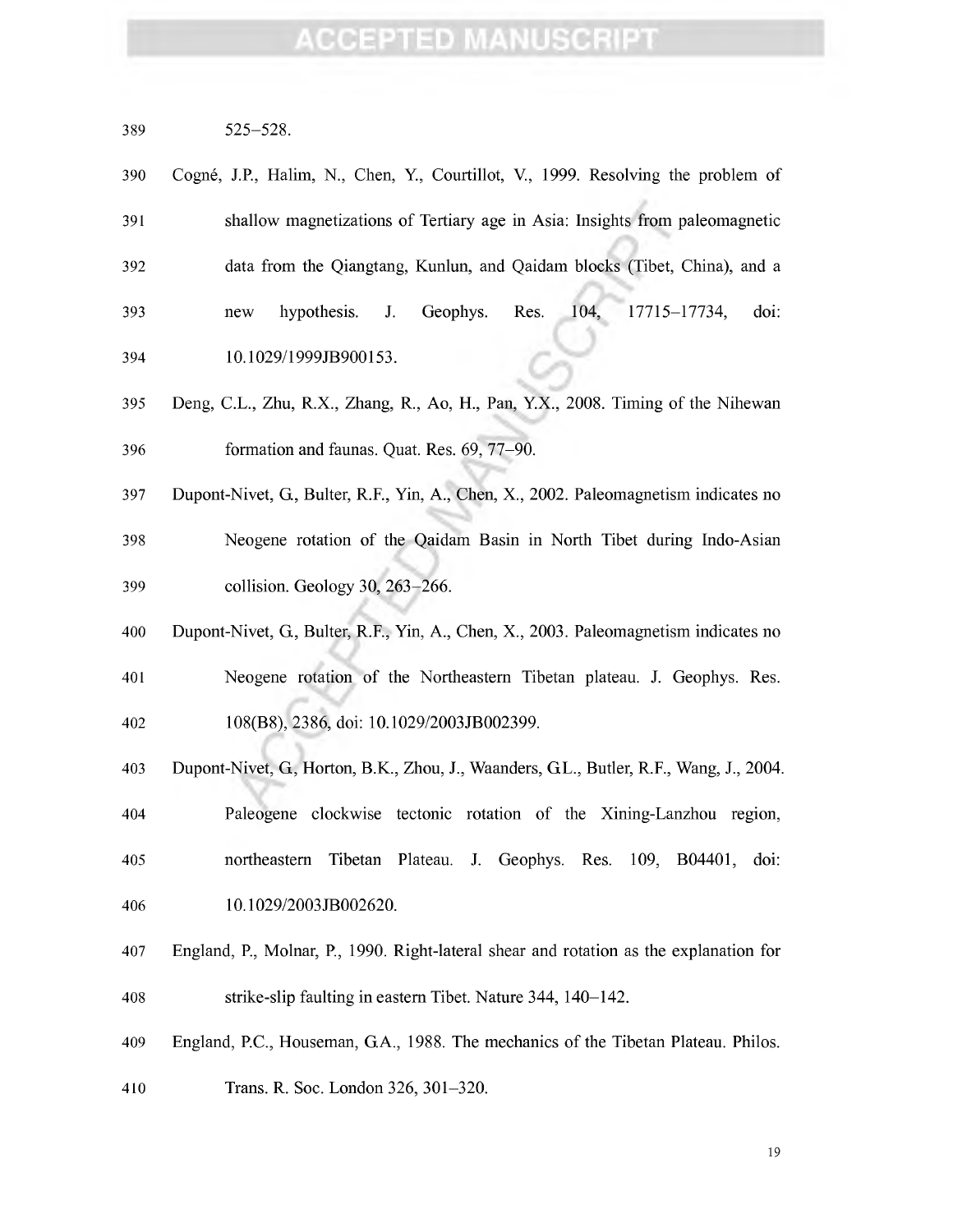| 411 | Gilder, S., Coe, R.S., Wu, H.R., Kuang, G.D., Zhao, X.X., Wu, Q., Tang, X.Z., 1993. |
|-----|-------------------------------------------------------------------------------------|
| 412 | Cretaceous and Tertiary paleomagnetic results from southeast China and their        |
| 413 | tectonic implications. Earth Planet. Sci. Lett. 117, 637–652.                       |
| 414 | Gilder, S., Chen, Y., Sen, S., 2001. Oligo-Miocene magnetostratigraphy and rock     |
| 415 | magnetism of the Xishuigou section, Subei (Gansu Province, western China)           |
| 416 | and implications for shallow inclinations in central Asia. J. Geophys. Res. 106,    |
| 417 | 30505-30522, doi: 10.1029/2001JB000325.                                             |
| 418 | Guo, Z.T., Ruddiman, W.F., Hao, Q.Z., Wu, H.B., Qiao, Y.S., Zhu, R.X., Peng, S.Z.,  |
| 419 | Wei, J.J., Yuan, B.Y., Liu, T.S., 2002. Onset of Asian desertification by 22 Myr    |
| 420 | ago inferred from loess deposits in China. Nature 416, 159-163.                     |
| 421 | Hu, C.Z., 1973. Ape-man teeth from Yuanmou, Yunnan. Acta Geologica Sinica (1),      |
| 422 | $65 - 72.$                                                                          |
| 423 | Huang, K., Opdyke, N.D., Li, J., Peng, X., 1992. Paleomagnetism of Cretaceous rocks |
| 424 | from eastern Qiangtang terrane of Tibet. J. Geophys. Res. 97, 1789–1799.            |
| 425 | Huang, B.C., Wang, Y.C., Liu, T., Yang, T.S., Li, Y.A., Sun, D.J., Zhu, R.X., 2004. |
| 426 | Paleomagnetism of Miocene sediments from the Turfan Basin, Northwest                |
| 427 | China: no significant vertical-axis rotation during Neotectonic compression         |
| 428 | within the Tian Shan Range, Central Asia. Tectonophysics $384$ , $1-21$ .           |
| 429 | Hyodo, M., Nakaya, H., Urabe, A., Saegusa, H., Xue, S., Yin, J., Ji, X., 2002.      |
| 430 | Paleomagnetic dates of hominid remains from Yuanmou, China, and other               |
| 431 | Asian sites. J. Hum. Evol. 43, 27–41.                                               |
| 432 | Jelinek, V., 1978. Statistical processing of anisotropy of magnetic susceptibility  |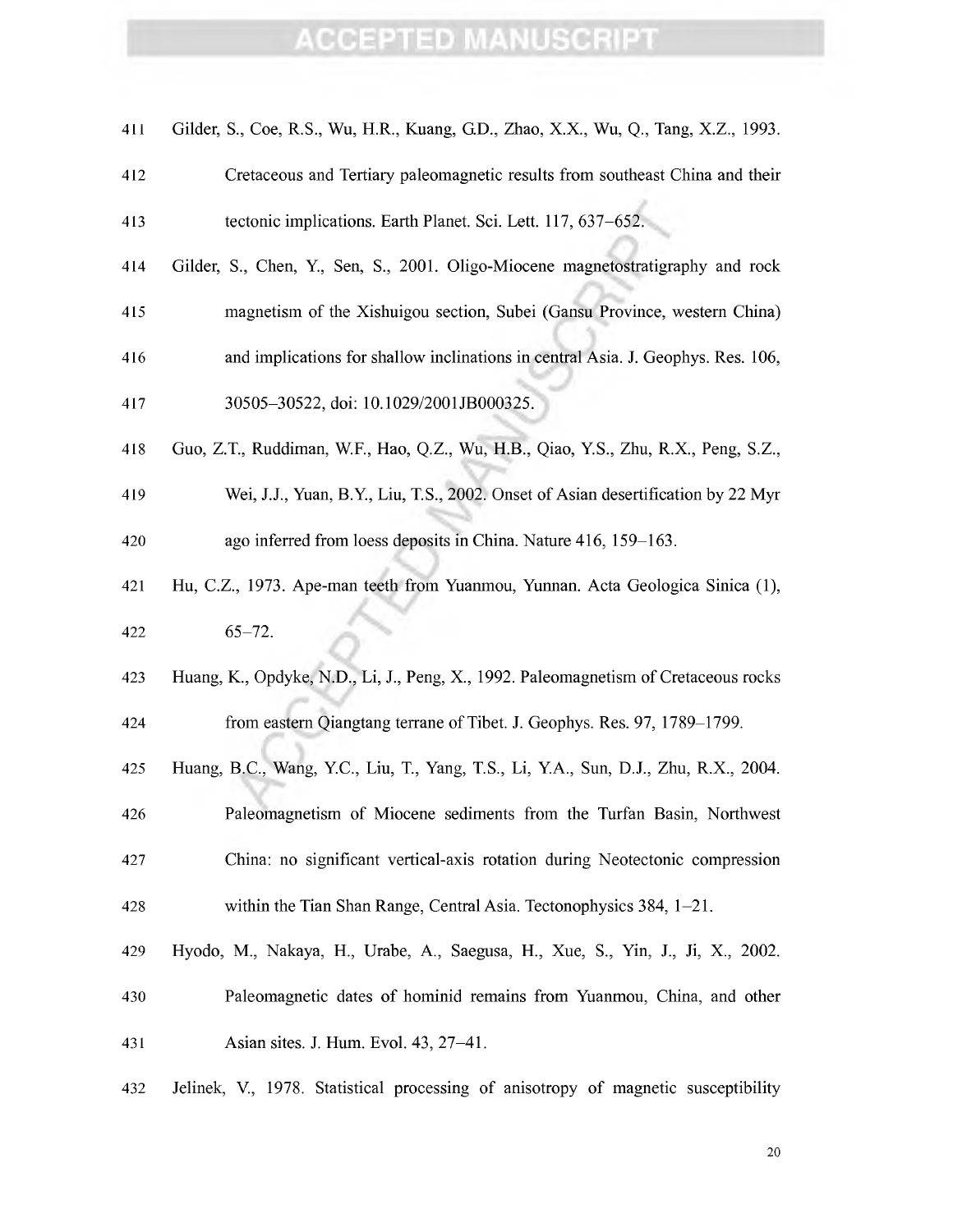| 433 | measured on groups of specimens. Stud. Geophys. Geod. 22, 50–62.                          |
|-----|-------------------------------------------------------------------------------------------|
| 434 | Jiang, N.R., Sun, R., Liang, Q.Z., 1989. The Late Cenozoic Stratigraphy and               |
| 435 | Paleotology in Yuanmou Basin, Yunnan, China. Yunnan Science Press,                        |
| 436 | Kunming.                                                                                  |
| 437 | King, R.W., Shen, F., Clark, Burchfiel, B.C., Royden, L.H., Wang, E., Chen, Z., Liu,      |
| 438 | Y., Zhang, X.-Y., Zhao, J.-X., Li, Y., 1997. Geodetic measurement of crustal              |
| 439 | motion in southwest China. Geology 25, 179–182.                                           |
| 440 | Kirschvink, J.L., 1980. The least-squares line and plane and the analysis of              |
| 441 | palaeomagnetic data. Geophys. J. R. Astron. Soc. 62, 699-718.                             |
| 442 | Leloup, P.H., Lacassin, V, Tapponnier, P., Schärer, U., Zhong, D.L., Liu, X.H., Zhang,    |
| 443 | L.S., Ji, S.C., Trinh, P.T., 1995. The Ailao Shan-Red River shear zone (Yunnan,           |
| 444 | China), Tertiary transform boundary of Indochina. Tectonophysics 251, 3-84.               |
| 445 | Li, P., Qian, F., Ma, X., Pu, Q., Xing, L., Ju, S., 1976. Preliminary study on the age of |
| 446 | the Yuanmou Man by paleomagnetic technique. Sci. China (6), 579–591 (in                   |
| 447 | Chinese)                                                                                  |
| 448 | McFadden, P.L., McElhinny, M.W., 1990. Classification of the reversal test in             |
| 449 | palaeomagnetism. Geophys. J. Int. 103, 725-729.                                           |
| 450 | Otofuji, Y., Inoue, S., Funahara, S., Murata, F., Zheng, X., 1990. Palaeomagnetic         |
| 451 | study of eastern Tibet- deformation of the Three Rivers region. Geophys. J. Int.          |
| 452 | 103, 85-94.                                                                               |
| 453 | Patriat, P., Achache, J., 1984. India–Eurasia collision chronology has implications for   |
| 454 | crustal shortening and driving mechanisms of plates. Nature 311, 615–621.                 |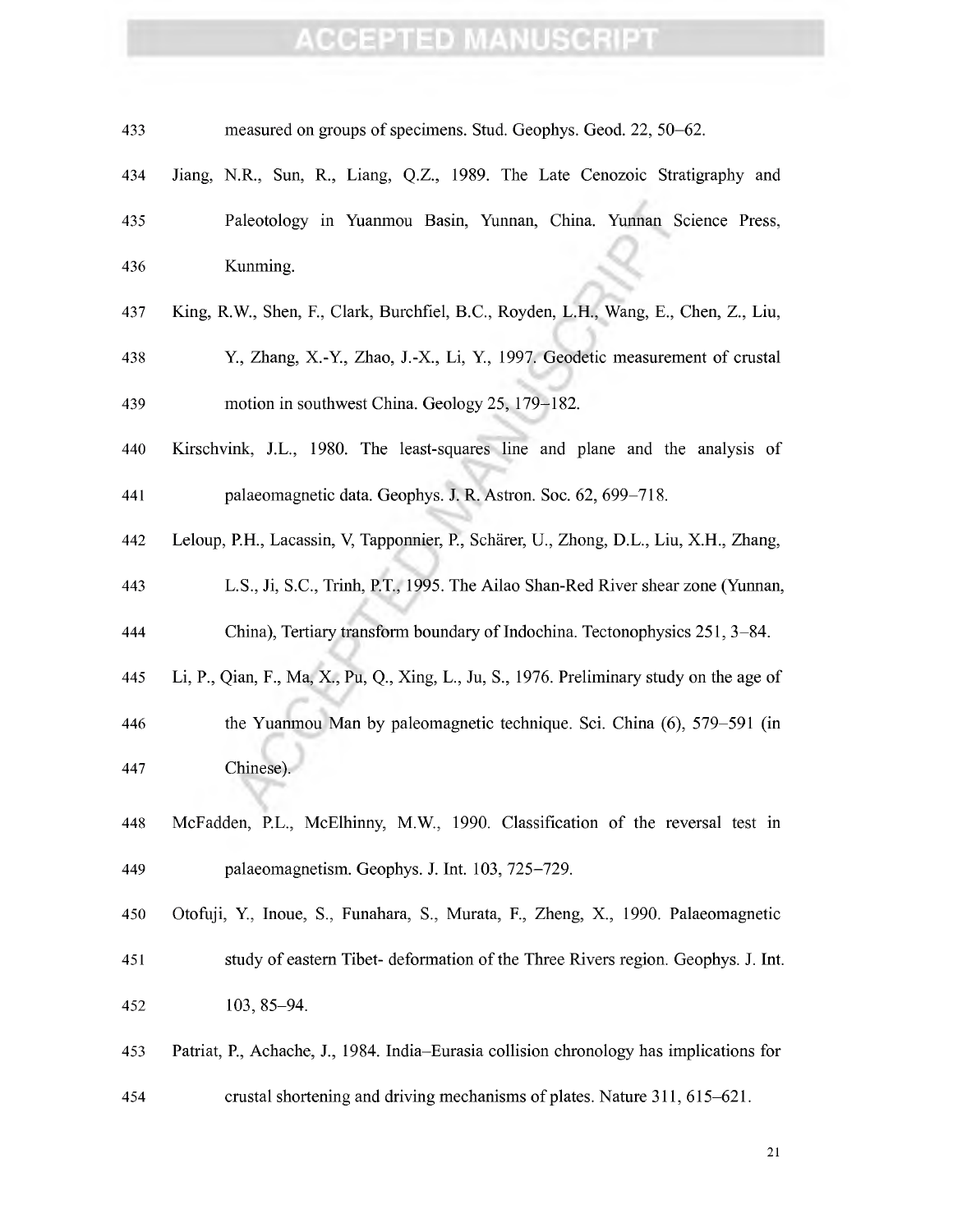- Pei, W.C., 1961. Fossil Mammals of early Pleistocene age from Yuanmo (Ma-kai) of
- Yunnan. Vertebrata Palasiatica 3(1), 16-31.
- Peltzer, G, Tapponnier, P., 1988. Formation and evolution of strike-slip faults, rifts,
- and basins during the India-Asia collision: an experimental approach. J.
- Geophys. Res. 93, 15085-15117.
- 460 Pu, Q.Y., Qian, F., 1977. Study on the fossil human strata—the Yuanmo Formation. Acta Geológica Sinica (1), 89-100.
- Qian, F., Pu, Q.Y, Wang, D.S., 1984. The discovery of the teeth of Yuanmou Man, in:
- Zhou, G.X., Zhang, X.Y (Eds.), Yuanmou Man. Yunnan People's Press, Kunming, pp. 3-7.
- Qian, F., Zhou, G.X., 1991. Quaternary Geology and Paleoanthropology of Yuanmou, Yunnan, China. Science Press, Beijing.
- Qiu, Z.X., 2000. Nihewan fauna and Q/N boundary in China. Quat. Sei. 20, 142-154.
- Rea, D.K., Snoeckx, H., Joseph, L.H., 1998. Late Cenozoic eolian deposition in the
- North Pacific: Asian drying, Tibetan uplift, and cooling of the northern hemisphere. Paleoceanography 13, 215-224.
- Rochette, P., Jackson, M., Aubourg, C, 1992. Rock magnetism and the interpretation 472 of anisotropy of magnetic susceptibility. Rev. Geophys. 30, 209–226.
- Sato, K., Liu, YY, Wang, Y.B., Yokoyama, M., Yoshioka, S., Yang, Z.Y, Otofuji, Y,
- 2007. Paleomagnetic study of Cretaceous rocks from Pu'er, western Yunnan,
- China: Evidence of internal deformation of the Indochina block. Earth Planet.
- Sei. Lett. 258, 1-15.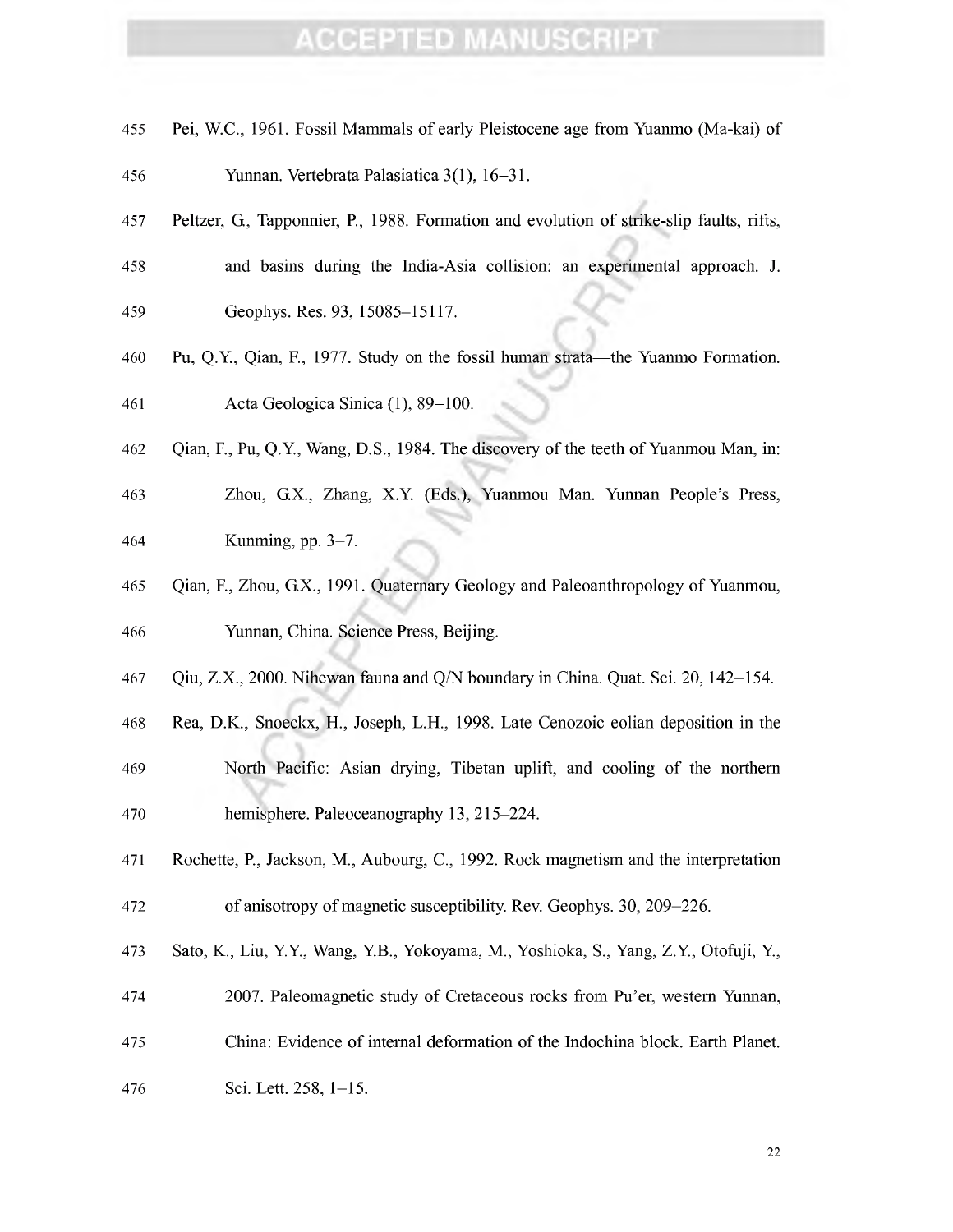| 477 | Tapponnier, P. Xu, Z.Q., Roger, F., Meyer, B., Arnaud, N., Wittlinger, G., Yang, J.S., |
|-----|----------------------------------------------------------------------------------------|
| 478 | 2001. Oblique stepwise rise and growth of the Tibet Plateau. Science 294,              |
| 479 | $1671 - 1677.$                                                                         |
| 480 | Wang, E., Burchfiel, B.C., Royden, L.H., Chen, L., Chen, J., Li, W., 1998. The late    |
| 481 | Cenozoic Xianshuihe-Xiaojiang, Red River, and Dali fault systems of                    |
| 482 | southwestern Sichuan and Central Yunnan, China. Geological Society of                  |
| 483 | America Special Paper 327, 108.                                                        |
| 484 | Wang, E., Burchfiel, B.C., 2000. Late Cenozoic to Holocene deformation in              |
| 485 | southwestern Sichuan and adjacent Yunnan, China, and its role in formation of          |
| 486 | the southeastern part of the Tibetan Plateau. Geol. Soc. Am. Bull. 112,                |
| 487 | $413 - 423$ .                                                                          |
| 488 | Wu, X., Poirier, F.E., 1995. Human Evolution in China: A Metric Description of the     |
|     |                                                                                        |
| 489 | Fossils and a Review of the Sites. Oxford University Press, New York.                  |
| 490 | Yin, A., Harrison, T.M., 2000. Geologic evolution of the Himalayan-Tibetan orogen.     |
| 491 | Annu. Rev. Earth Planet. Sci. 28, 211–80.                                              |
| 492 | Zhang, W.Y., et al., 1983. The Marine and Continental Tectonic Map of China and its    |
| 493 | Environs (Scale 1:5,000,000). Science Press, Beijing.                                  |
| 494 | Zhu, Z.W., Hao, T., Zhao, H., 1988. Paleomagnetic study on the tectonic motion of      |
| 495 | Pan-Xi block and adjacent area during Yin Zhi - Yanshan period. Acta                   |
| 496 | Geophysica Sinica 31, 420-431.                                                         |
| 497 | Zhu, R.X., Potts, R., Pan, Y.X., Yao, H.T., Lü, L.Q., Zhao, X., Gao, X., Cheng, L.W.,  |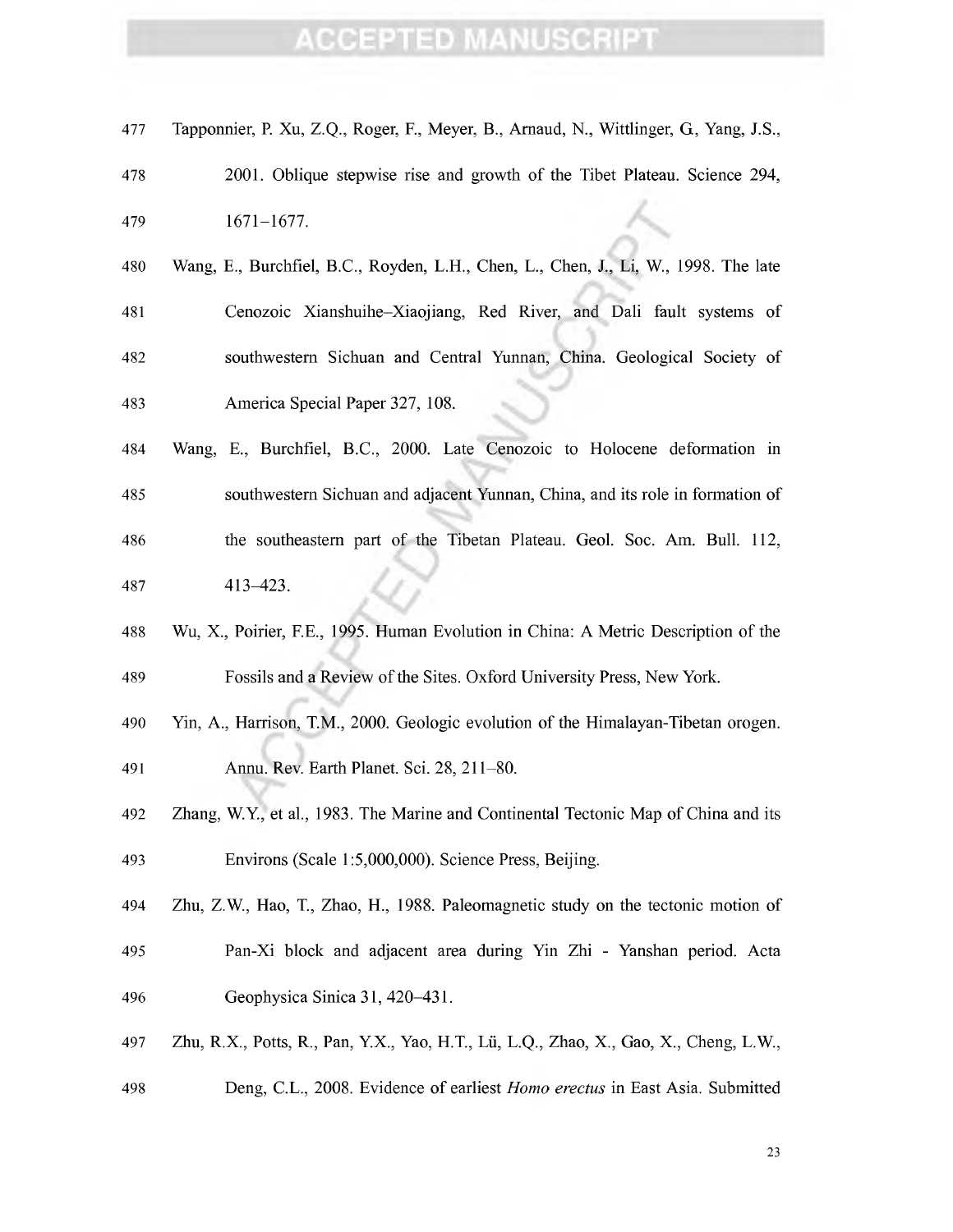499 to J. Hum. Evol.

500

Jumply SCRAN  $5557/27$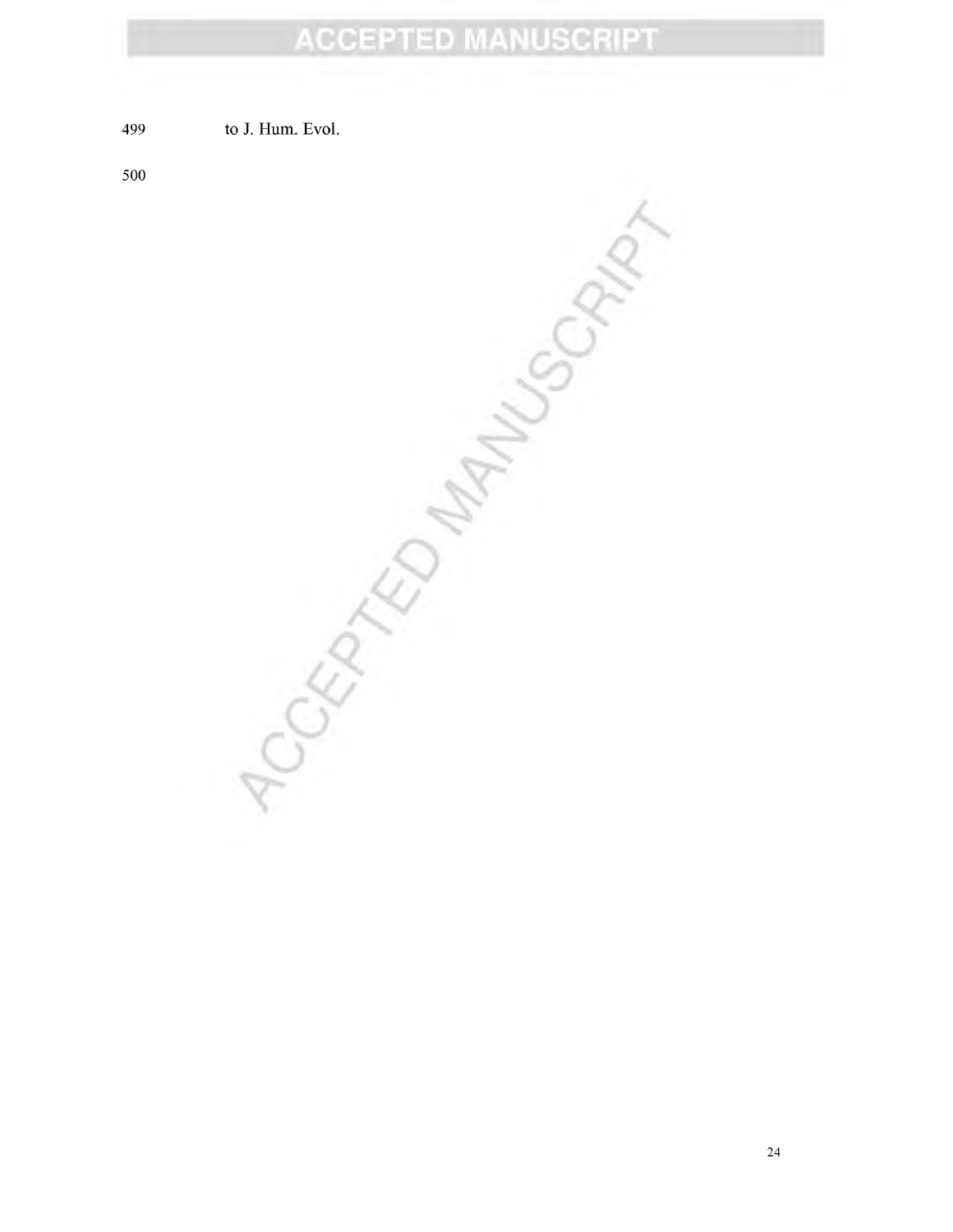#### **FIGURE CAPTIONS**

| 503 | Fig. 1. Sketch tectonic map (a) and detailed geological map (b) showing sedimentary      |
|-----|------------------------------------------------------------------------------------------|
| 504 | basins (the numbers $1-5$ in (a)) and major fault systems in the eastern Tibetan Plateau |
| 505 | and Yunnan. 1, Yuanmou Basin; 2, Lufeng Basin; 3, Dianchi Lake; 4, Fuxian Lake; 5,       |
| 506 | Yiliang Basin. The filled square in (a) is the location of a Global Positioning System   |
| 507 | station named DLH shown in King et al. (1997).                                           |
| 508 |                                                                                          |

 Fig. 2. Rock magnetic results, (a) Anisotropy of magnetic susceptibility (AMS) 510 diagram. Squares (circles) stand for  $K_{\text{max}}$  (K<sub>min</sub>). (b) Representative  $\chi$ -T curves (heating curves only), (c) Representative normalized IRM acquisition curves, (d) 512 Variation of the S ratio (IRM<sub>0.3T</sub>/IRM<sub>1T</sub>) with depth (upper 647 m, correlation between 513 two sections, see text).

 Fig. 3. Representative orthogonal plots of the Dapoqing, DPQ (a-d) and Gantangmaoyi, GM (e-1) sections. All directions are tilt-corrected. Open (solid) circles are plotted on vertical (horizontal) plane. Thermal treatment levels are marked 518 in degree Celsius. See Figure 4 for depths of the samples.

520 Fig. 4. Lithostratigraphy and magnetic polarity stratigraphy at Dapoqing, DPQ  $(a-c)$  and Gantangmaoyi, GM (e-g) and their correlation with the geomagnetic polarity timescale, GPTS (d) (Cande and Kent, 1995; Berggren et al, 1995). The highest peaty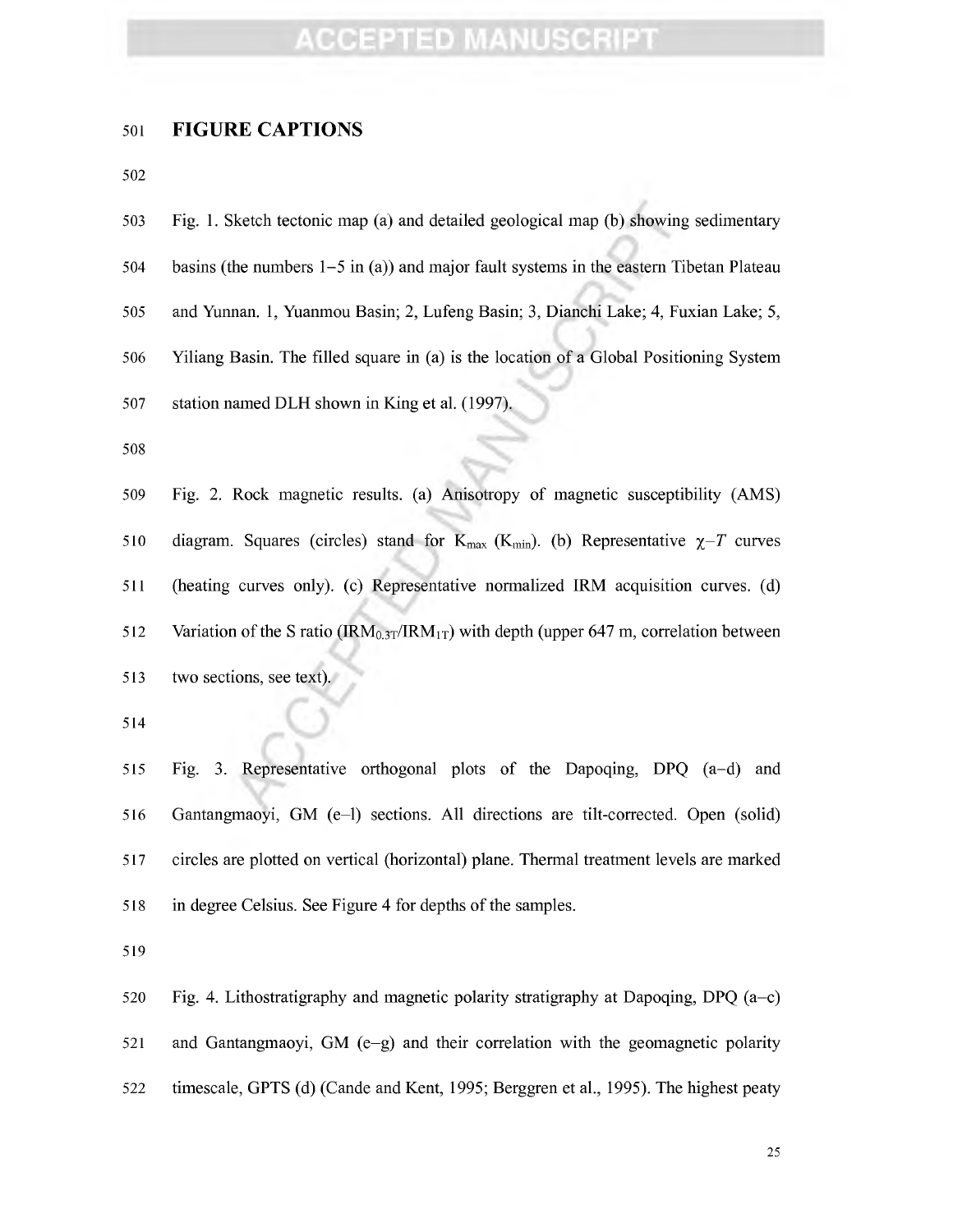523 clay maker layer (HPCL) and the lithologic member (M) boundaries are shown. VGP Lat, latitude of virtual geomagnetic pole; R, reverse polarity; and N, normal polarity. 525 The stars show the GPS points.

 Fig. 5. (a) Magnetic polarities identified in the DPQ and GM sections ofthe Yuanmou Basin, (b) Variation of the sedimentation rates of polarity units as a function of ages. The empty and solid circles represent data of the DPQ and GM sections, respectively. The solid line shows the averaged sedimentation rates of the four stages during the infilling process of the Yuanmou Basin, (c) Variation of the Fisher mean declinations of polarity units as a function of ages. The diamonds show data of the DPQ section; the squares, of the combined DPQ and GM sections; and the triangles, of the GM section. Numbers next to the sjonbols are sample numbers of the polarity unit that 535 were used for the calculation of the mean. The vertical bars represent the age intervals. The horizontal error bars are the 95% confidence limit of the declinations. These declination means can be paleomagnetically combined into three distinct groups (I, II and III). The dashed line shows the expected declination from the referenced 539 European paleomagnetic pole of 3 Myr.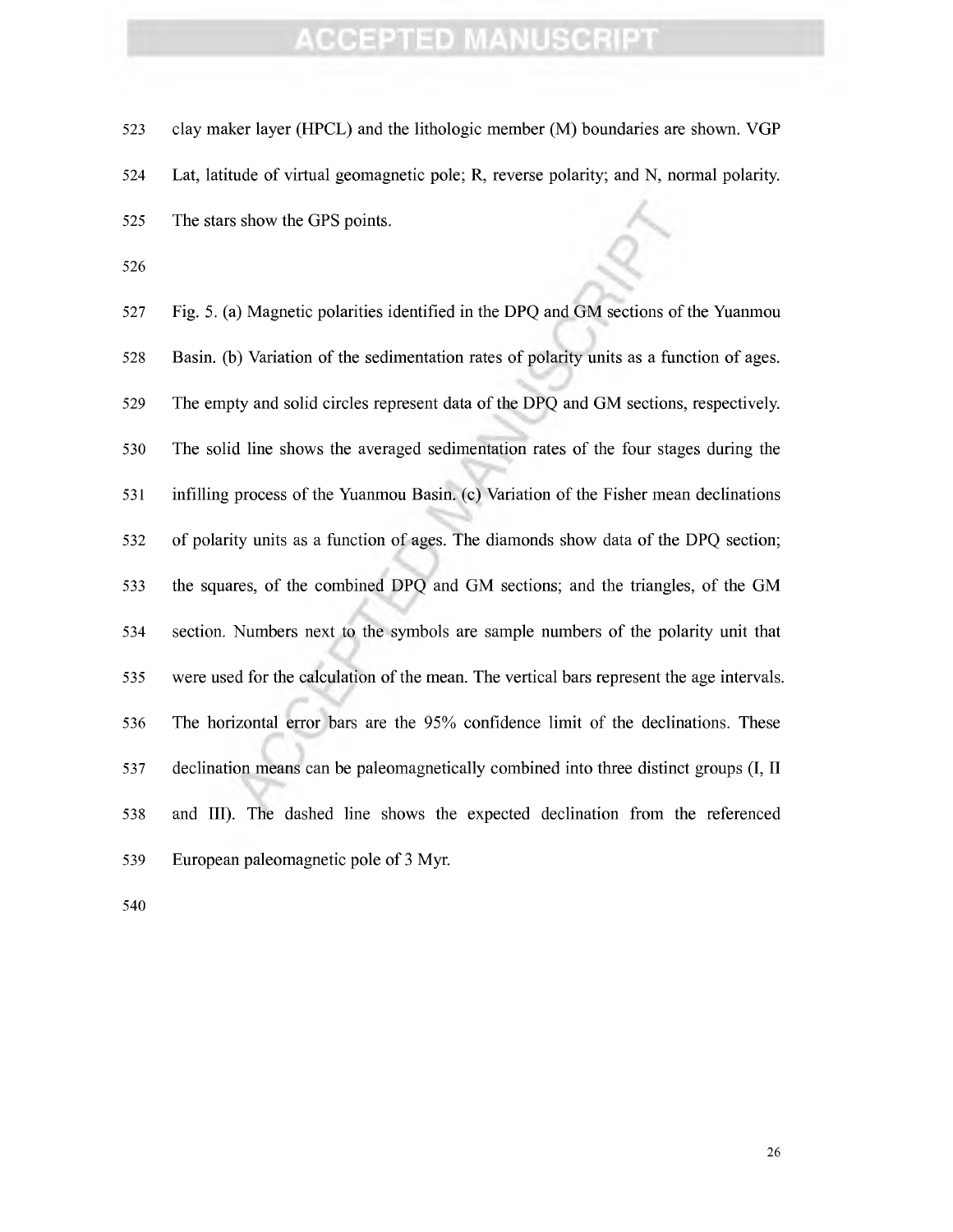|  | phases     | Depth                 | Age           | $\mathbf N$ | $D_{s}$ | $I_{S}$ | $\alpha_{95}$ | $\lambda_{\rm p}$ | $\varphi_p$   | $A_{95}$   | $D_{exp} \pm \Delta D_{exp}$ (°) | $R \pm \Delta R$ (°) |
|--|------------|-----------------------|---------------|-------------|---------|---------|---------------|-------------------|---------------|------------|----------------------------------|----------------------|
|  |            | (m)                   | (Ma)          |             | (°)     | (°)     | (°)           | $({}^{\circ}N)$   | $(^{\circ}E)$ | $^{\circ}$ | Europe                           | Europe               |
|  |            | $0-141.8$             | $1.37 - 2.58$ | 5           | $-2.8$  | 26.3    | 1.6           | 77.3              | 297.3         | 2.6        | $3.9 \pm 2.9$                    | $-6.7 \pm 2.8$       |
|  | I1         | 141.9-459.1 2.58-4.29 |               | 7           | 2.0     | 25.6    | 1.8           | 77.3              | 270.0 1.3     |            |                                  | $-1.9 \pm 2.8$       |
|  | III        | 459.2-644.3           | $4.29 - 4.91$ | 5.          | 9.2     | 32.8    | 2.1           | 78.7              | 225.2 3.5     |            |                                  | $5.3 \pm 3.0$        |
|  | I, II, III | $0-644.3$             | $1.37 - 4.91$ | 17          | -1.4    | 27.8    | 1.1           | 79.1              | 266.7 2.8     |            |                                  | $-2.5 \pm 2.5$       |

541 Table 1. Paleomagnetic poles from this study together with expected declination and rotations<sup>a</sup>

543  $^{\circ}$  N, the numbers of polarities. D<sub>s</sub>, I<sub>s</sub> and  $\alpha_{95}$  are mean declination, inclination and 95% confidence limit, respectively.  $\lambda_p$  and  $\varphi_p$  are latitude and 544 longitude of paleomagnetic pole from this study, respectively. A95 is the radius of 95% confidence region of paleomagnetic poles. *Dexp* and  $545$   $\Delta D_{exp}$  are the expected declination and its confidence limit at the coeval referenced pole, respectively. The referenced European paleomagnetic 546 pole of 3 Myr is at  $\lambda_p=86.3^\circ N$ ,  $\varphi_p=172.0^\circ E$  (A<sub>95</sub>=2.6°) (data from Besse and Courtillot, 2002). The vertical-axis rotation with 95% confidence 547 limit,  $R \pm \Delta R$ , were calculated after Butler (1992).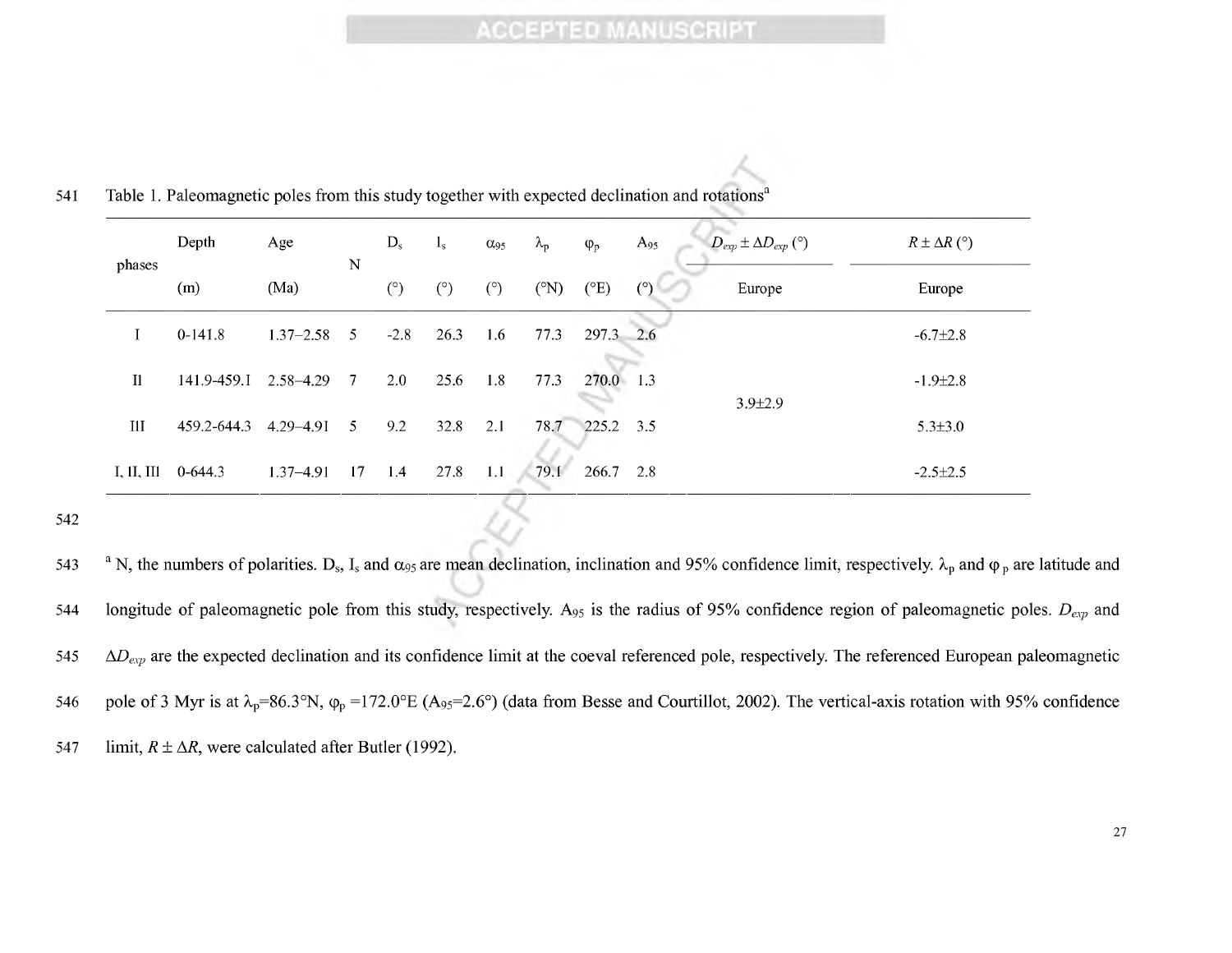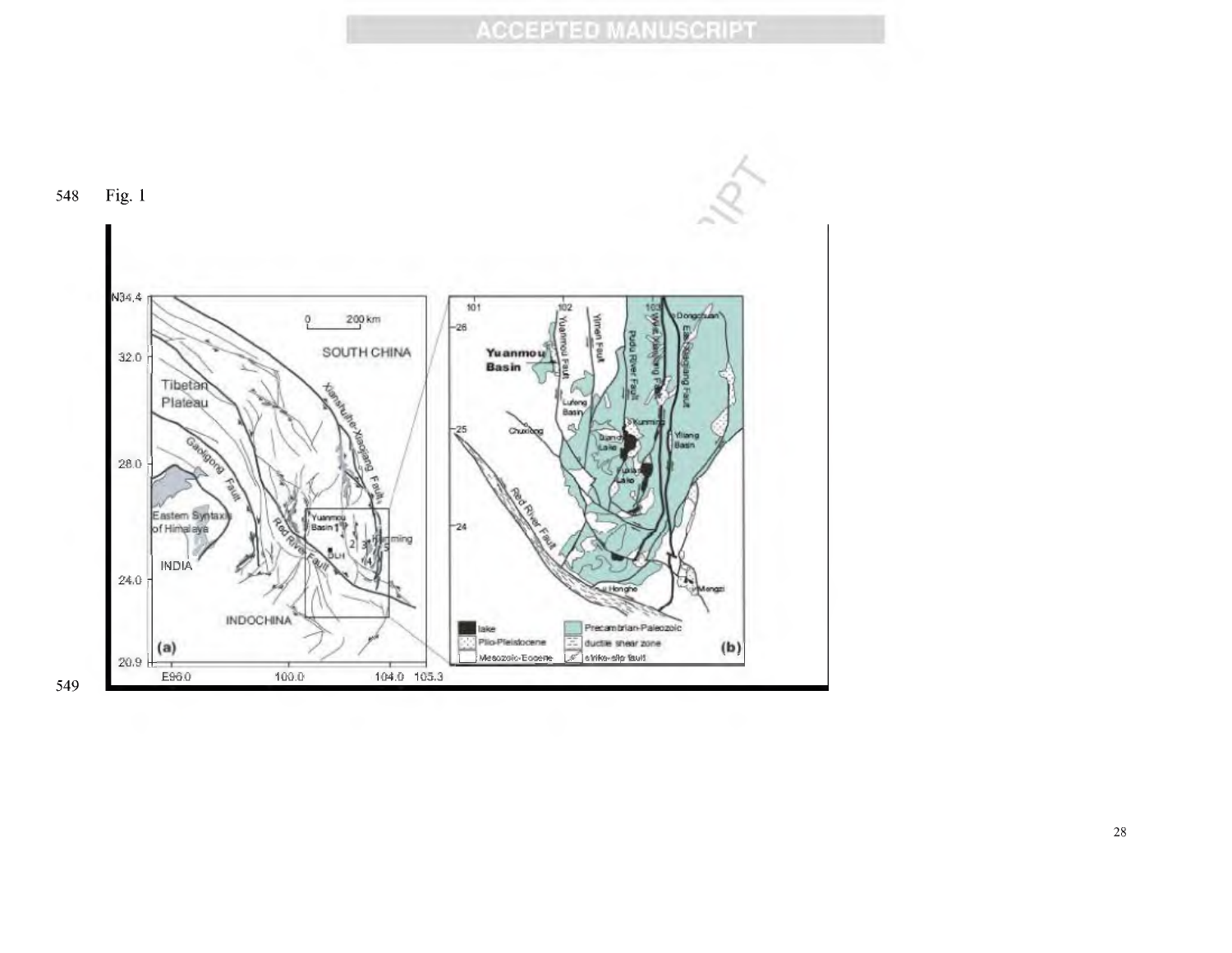Fig. 2 550

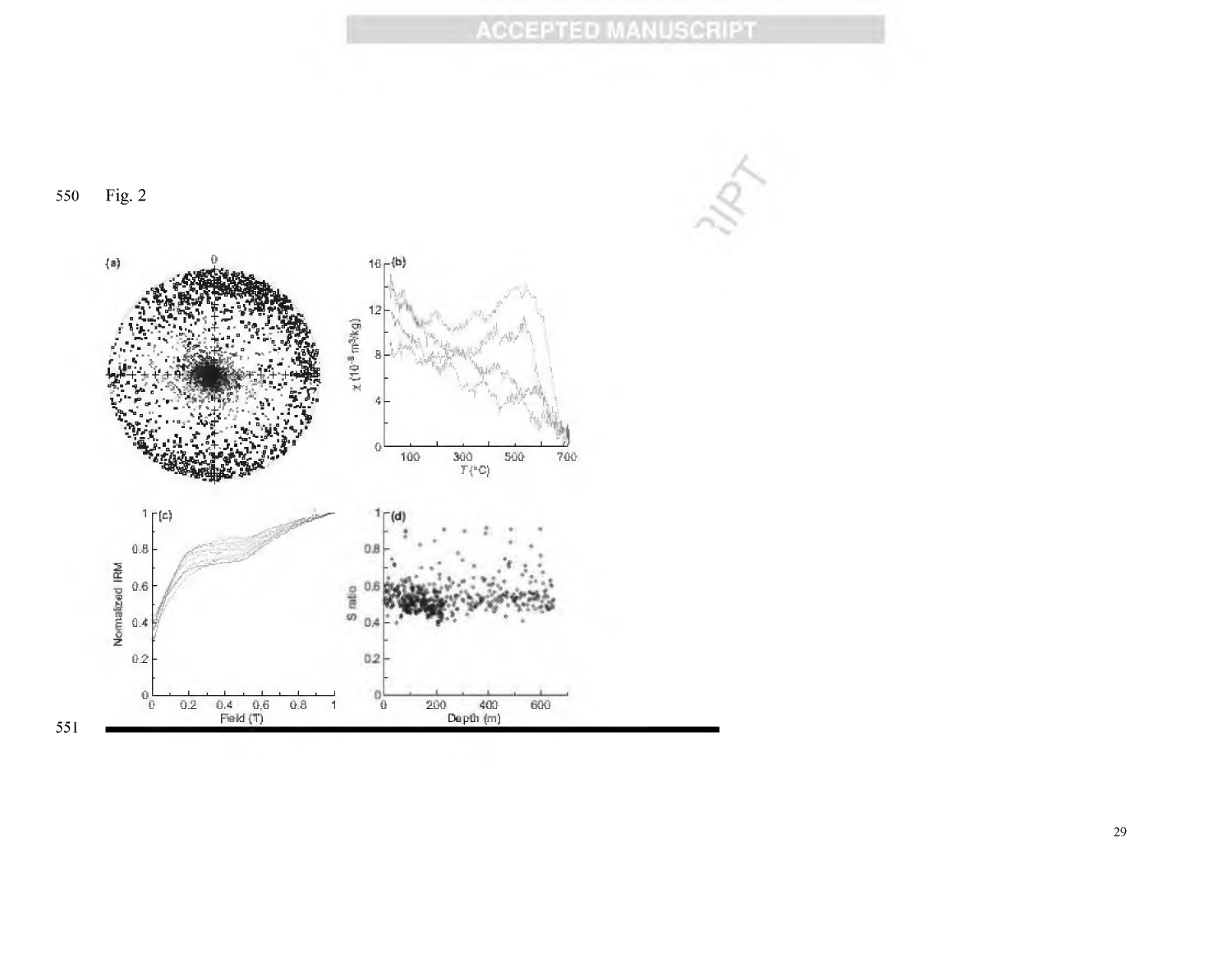

#### 552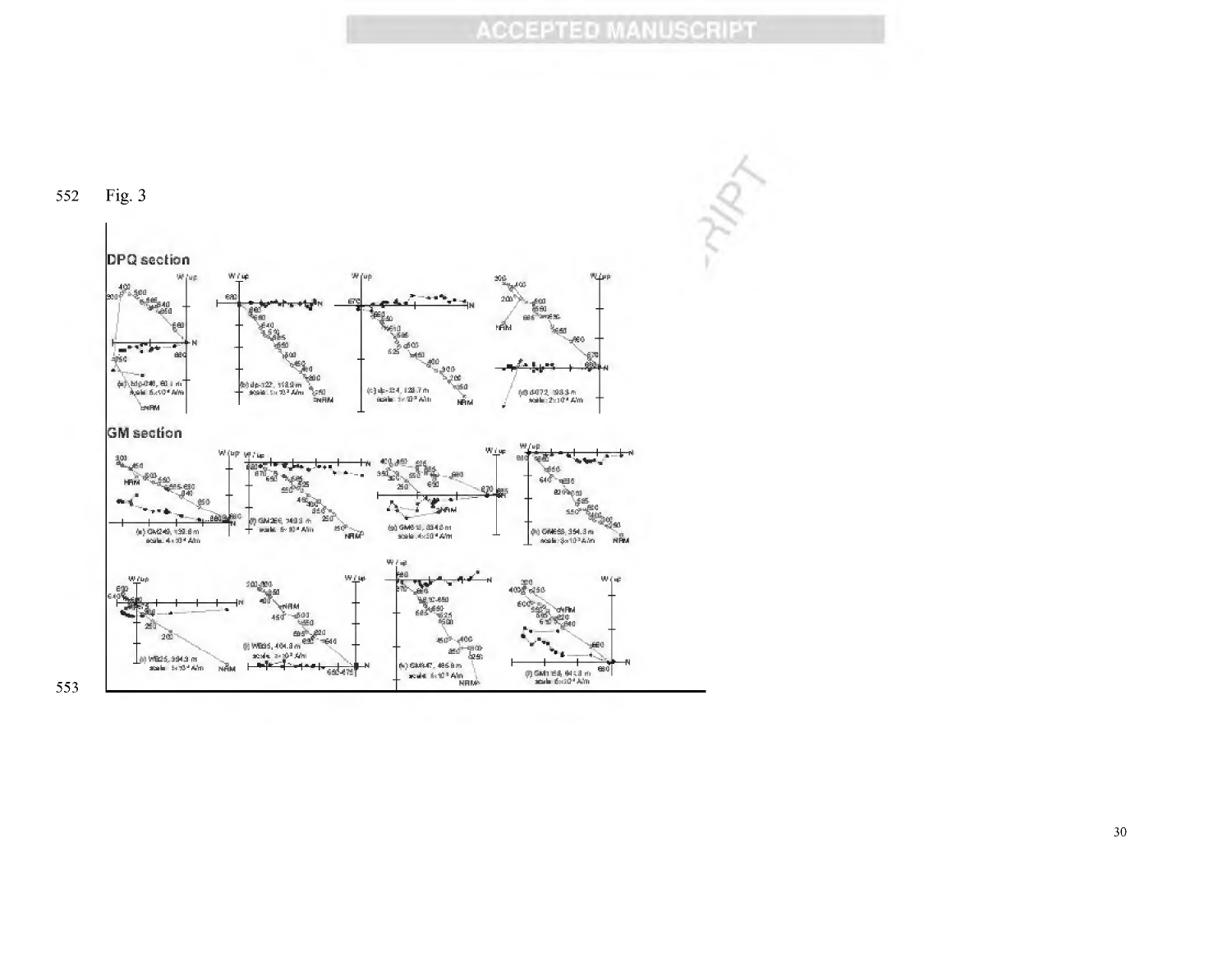ARPY

Fig. 4 554